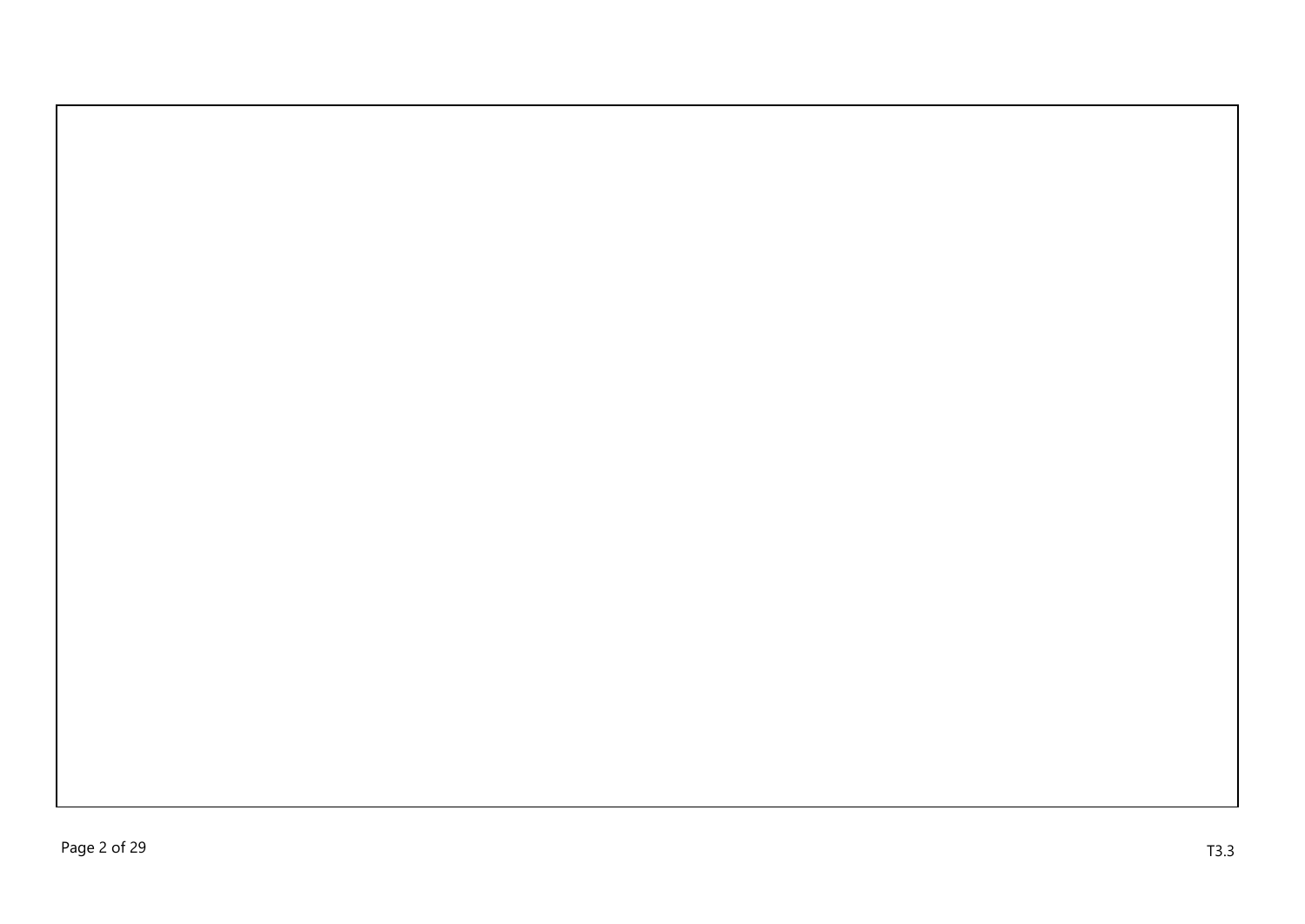| #               | Island | House Name     | Name                                    | Sex       | National ID | ، ه ، بر <u>م</u>                     | ىئرىتر                                                                                                         |
|-----------------|--------|----------------|-----------------------------------------|-----------|-------------|---------------------------------------|----------------------------------------------------------------------------------------------------------------|
| Male'           |        |                |                                         |           |             |                                       |                                                                                                                |
|                 | Male'  | H. Aahil       | Mohamed Ashfaq Adam                     | M         | A009832     | ر. مۇرىخ                              | ورەر دېر دەپە پەرە<br>تەبەر دىكەنى ئەترى                                                                       |
| $\vert$ 2       | Male'  | H. Ali Villa   | Fathmath Rasheedha                      | F         | A036529     | ر. مَعِوِعٌ                           | ۇۋۇۋە ئەجەنگە                                                                                                  |
| $\vert$ 3       | Male'  | H. Ali Villa   | ISMAIL SOBAH                            | M         | A062065     | ر. مَعِرونٌ                           | وستورو بنفذ                                                                                                    |
| $\overline{4}$  | Male'  | H. Ali Villa   | Mariyam Liusha                          | F         | A071343     | ر . مَرْمِومَّ                        | ومده وديم                                                                                                      |
| 5               | Male'  | H. Ali Villa   | Aishath Gulfishan Abdul Gafoor<br>Moosa | F         | A074511     | ر . مَ وَوِ وَّ                       |                                                                                                                |
| $6\overline{6}$ | Male'  | H. Ali Villa   | Aminath Abdul Gafoor Moosa              | F         | A074512     | ر . مَرْمُومَّ                        | ם גב גם בסגבב בבית.<br>הכיתם, הסתיבה ציביה                                                                     |
| 17              | Male'  | H. Arooba      | Saheeha Ahmed                           | F         | A034033     | ر دود.<br>ر بر برخ                    | سكرر ورود                                                                                                      |
| 8               | Male'  | H. Ashan Lodge | MARYAM IRENE ADAM HASSAN                | F         | A000016     | ر. پم شه مروم ه                       | גם גם התתייל הינים גביל.<br>כמינים התתייל הינים גבילי                                                          |
| $ 9\rangle$     | Male'  | H. Ashan Lodge | Adam Hassan                             | M         | A039357     | ر. " شەھرىيىدە                        | ۇرۇ بەسەر                                                                                                      |
| $ 10\rangle$    | Male'  | H. Ashan Lodge | MOHAMED FATHIH ADAM<br><b>HASSAN</b>    | ${\sf M}$ | A049305     | ر. " شەھەدە                           | ورەرد و د دره ر ره                                                                                             |
| 11              | Male'  | H. Baadhireege | Fathimath Ifaza                         | F         | A000215     | ر. گ <sup>ە</sup> ترىرى <sup>تى</sup> | ۇ <sub>م</sub> ودۇ رۇش                                                                                         |
| 12              | Male'  | H. Baadhireege | Mariyam Shabana                         | F         | A000218     | ر. گ <sup>ە</sup> ترىرى <sup>5</sup>  | رەرە شەھىر                                                                                                     |
| 13              | Male'  | H. Baadhireege | ABDULLA ATHIF                           | ${\sf M}$ | A000219     | ر. ځېږيږي<br>ر                        | صصرالله<br>رچم و                                                                                               |
| 14              | Male'  | H. Baadhireege | Aishath Nazneen                         | F         | A000223     | ر. گ <sup>ە</sup> ترىرى <sup>5</sup>  | ۇرشۇق سىتى بېرىش                                                                                               |
| 15              | Male'  | H. Baadhireege | Ahmed Ali                               | M         | A000224     | ر . ځېږيږي<br>م                       | ړ ور د کمنې                                                                                                    |
| 16              | Male'  | H. Baadhireege | Aiham Ali Shareef                       | ${\sf M}$ | A328319     | ر. گەرىرىگى<br>ر                      | مەر ئەھمىي ئىستى ئىستى ئىستى ئىستى ئىستى ئىستى ئىستان ئىشتا ئىشتا ئىشتا ئىشتا ئىشتا ئىشتا ئىشتا ئىشتا ئىشتا ئى |
| 17              | Male'  | H. Black Pearl | Mariyam Ameena                          | F         | A022586     | ر. ھۈن بۇيرۇ                          | د ۱۳۵ مرح مرکز                                                                                                 |
| 18              | Male'  | H. Black Pearl | Ahmed Rasheed                           | M         | A075432     | ھۈن گەيۋ                              | رەرە بەيدۇ                                                                                                     |
| 19              | Male'  | H. Black Pearl | Mohamed Shifan                          | M         | A099787     | ر. ھۆل بۇيرۇ                          | ورەرو جوگىر                                                                                                    |
| 20              | Male'  | H. Black Pearl | Hassan Samoon Shukoor                   | M         | A099788     | ر. ھۈر بۇيرۇ                          | ي کرمل کروژو در دور د                                                                                          |
| 21              | Male'  | H. Black Pearl | Ahmed Shaffan                           | M         | A099789     | ر. ھۈس تۇيرۇ                          | رەرد بەەپ ھ<br>مەرىر شەم <i>ۇ</i> س                                                                            |
| 22              | Male'  | H. Blue Pearl  | Ahmed Zahir                             | M         | A000234     | ر. ھۆژىرۇ                             | رەرو ئېرىر                                                                                                     |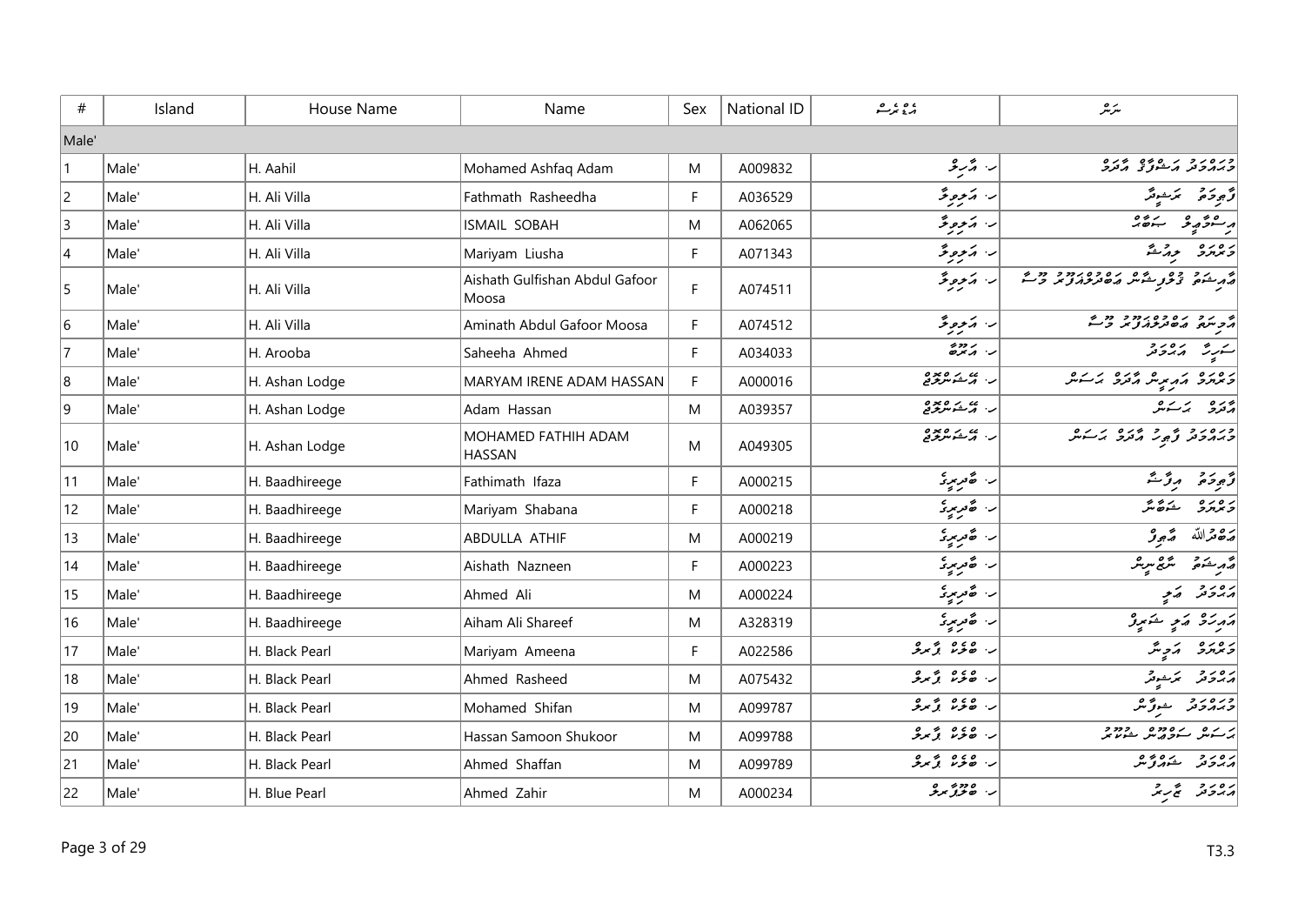| 23 | Male' | H. Blue Pearl          | Yoosuf Hassan              | M         | A054326 | ر. ھيونج برو               | <mark>برجو</mark> برسەملە                                    |
|----|-------|------------------------|----------------------------|-----------|---------|----------------------------|--------------------------------------------------------------|
| 24 | Male' | H. Blue Pearl          | Ibrahim Zimam Ahmed Zahir  | ${\sf M}$ | A164626 | ر. 250° پرو                | وه محرره برود و دورو محرم                                    |
| 25 | Male' | H. Blue Pearl          | Aishath Shafaq Ahmed Zahir | F         | A252706 | ر. ھوڙىرو                  | قرم المستوفر والمستقبل المحرمة                               |
| 26 | Male' | H. Boavelige           | Mohamed Shifan             | M         | A032016 | ر. ھء وي                   | ورەرو جوگىر                                                  |
| 27 | Male' | H. Boavelige           | Zahura Ibrahim             | F         | A036398 | ر، ھۇمور                   | يرحمه مقبره                                                  |
| 28 | Male' | H. Boavelige           | Ali Adam Maniku            | ${\sf M}$ | A042866 | ر، ھۇمبرى                  | ב התכלית                                                     |
| 29 | Male' | H. Boavelige           | Mohamed Adil               | M         | A046929 | ر، ھۇمرى                   | ورەر د ئەرۋ                                                  |
| 30 | Male' | H. Boavelige           | Aminath Nifsha             | F         | A068201 | ر، صح و <sup>ج</sup>       | أروسكم سروسة                                                 |
| 31 | Male' | H. Boavelige           | Fathimath Nishfa           | F         | A068202 | $rac{c}{5550}$             | أَدْجِرْهُ مِنْ مِنْ رَبُّ                                   |
| 32 | Male' | H. Boavelige           | Abdul Hameed Kaamil        | ${\sf M}$ | A068733 | $rac{c}{5550}$             | ره وه ر د گروگر                                              |
| 33 | Male' | H. Boavelige           | Adam Muiz                  | M         | A283327 | ربه چې په                  | בנים כנסיב                                                   |
| 34 | Male' | H. Boavelige           | Ahmed Ali                  | M         | A319820 | ر، ھوڃو                    | پروژو کرم                                                    |
| 35 | Male' | H. Boavelige           | Aishath Nafsha             | F         | A343102 | ر، ھۇمى                    | ۇرىشكى تىرى.<br>مەرىشكى تىرىش                                |
| 36 | Male' | H. Boavelige           | Aishath Abdulla            | F         | A343231 | ر، ھۇمرى                   | صمر مندم صكر الله                                            |
| 37 | Male' | H. Boavelige           | Abdulla Athoof             | ${\sf M}$ | A351132 | ر. ھوڃو                    | پر <b>ص</b> عر الله<br>ر دد ه<br>در جو گ                     |
| 38 | Male' | H. Cord                | Fathimath Fazna            | F         | A080936 | بندع بيده                  | أزَّبوحَ بَرَ وَسَمَّد                                       |
| 39 | Male' | H. Cord                | Aminath Zifna              | F         | A094269 | ر. نۇپرو                   | أژحر سَمَع و سَر                                             |
| 40 | Male' | H. Cord                | Mariyam Nuzfa              | F         | A094318 | ر، رويده                   | ر ه ر ه<br>د بربرو<br>سرچ وگ                                 |
| 41 | Male' | H. Cord                | Azeeza Adam                | F         | A131854 | ر، نڈیو ہ                  | كەنى ئەترە                                                   |
| 42 | Male' | H. Cord                | Mohamed Fauzan Fuad        | M         | A363437 | ر، نۇيرو                   | ور ه ر و بر و په ه و په و<br>د بر بر حد تر و مخ س تر و تر تر |
| 43 | Male' | H. Dawn Fres           | Latheefa Adam Easa         | F         | A053272 | ر، ع عرو ع ع               | تَهُوِرٌ الْمُعْرَفِ الْمُحْبَّ                              |
| 44 | Male' | H. Dawn Fresh 3 Number | Ahmed Sinan                | M         | A064025 | ر. ؟ مرو عرفت 3 الكرمزي مر | رەرد سەئەر                                                   |
| 45 | Male' | H. Dawn Fresh 3 Number | Ibrahim Shameel Zahir      | ${\sf M}$ | A071315 | ر، مېمورو 3 مرموم د        | أرەڭرىر ئىستوپ ئىر                                           |
| 46 | Male' | H. Dawn Fresh 3 Number | Shafeega Adam              | F         | A071316 | ر. ؟ مرو عرف 3 الكرمرة من  | شَرَرٍ يَثْرَ الرَّمَرَدُ                                    |
| 47 | Male' | H. Dawn Fresh 3 Number | Mohamed Shaneen            | ${\sf M}$ | A099694 | ر، مېمورو 3 مرمومر         | ورەرو شەرىر                                                  |
| 48 | Male' | H. Dawn Fresh 3 Number | Aminath Samra Zahir        | F         | A128081 | ر. جمعو ترکھ 3 سرچرچ پر    | أأروسهم سووس مجرس                                            |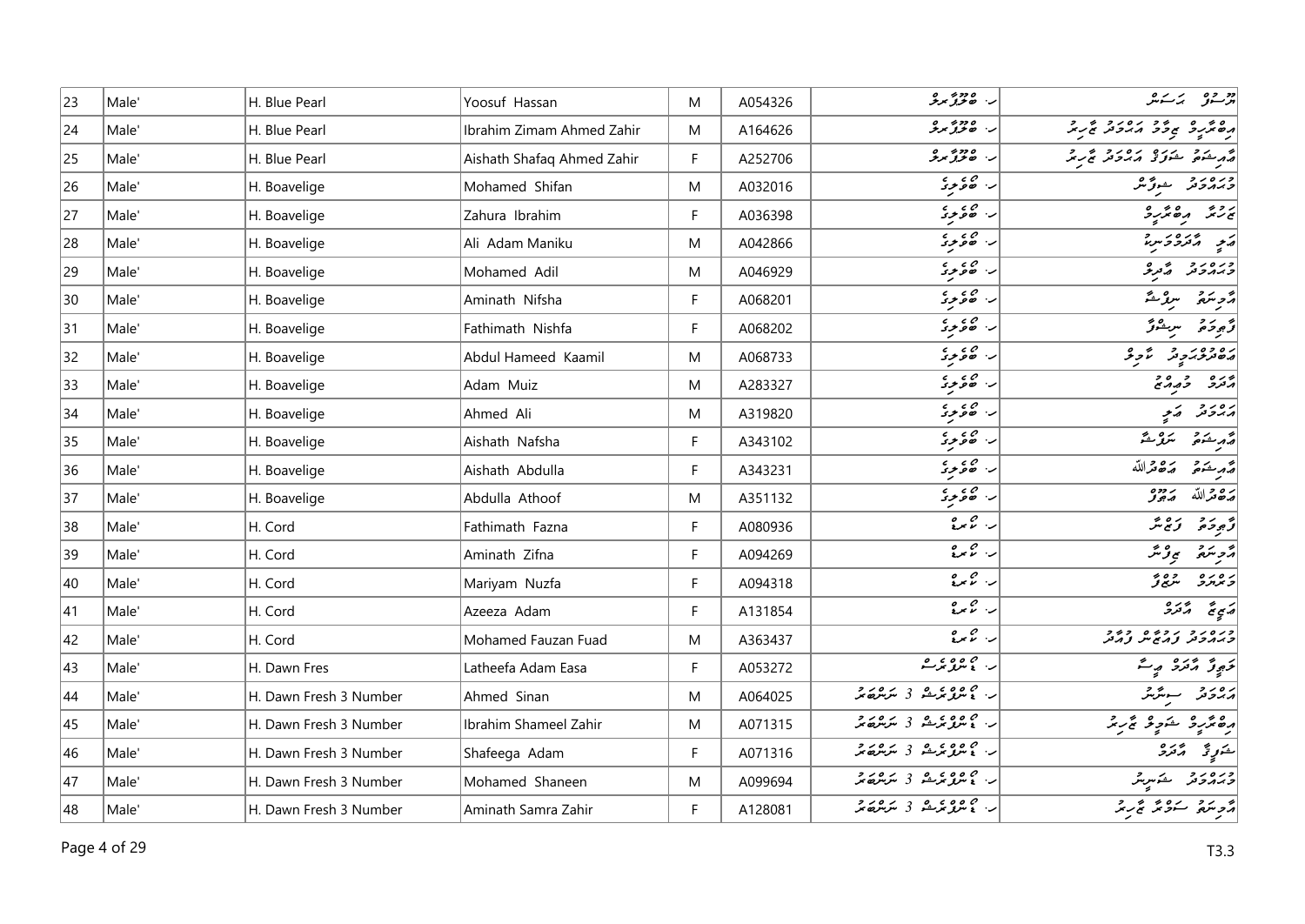| 49 | Male' | H. Dhadialuvige       | Abdul Sattar Abdul Hakeem      | M  | A049506 | ر . مگروگروگروگر                           | נס כם נסמיכי נסיפינים<br>הש <i>נה –ח</i> פיני השנ <i>יב</i> ה נ                                               |
|----|-------|-----------------------|--------------------------------|----|---------|--------------------------------------------|---------------------------------------------------------------------------------------------------------------|
| 50 | Male' | H. Dhadialuvige       | FATHMATH DHAHA ABDUL<br>SATTAR | F. | A157352 | ر . مگروگرفروتی                            | ם ני ני נסים נסיים                                                                                            |
| 51 | Male' | H. Dhadialuvige       | Aminath Maha Abdul Sattar      | F  | A263760 | ر . مگروگروگروگر                           | ם גב גם גם כם גם כב<br>גבייתם בל גם נגל המת                                                                   |
| 52 | Male' | H. Dhadialuvige       | Mariyam Zuha Abdul Sattar      | F. | A351892 | ر . مَدْءِ مَرْحْرُهِ جُ                   | נ סנס כדי נסכס נסדיב<br>בזנתב אינ גם נגמי -- ומקיב                                                            |
| 53 | Male' | H. Dhadialuvige       | Aishath Zaha Abdul Sattar      | F. | A351894 | ر مرو پر څور ځ                             |                                                                                                               |
| 54 | Male' | H. Dhivaru            | Ahmed Bunyamin                 | M  | A000976 |                                            | رەرد دەۋر                                                                                                     |
| 55 | Male' | H. Dhivaru            | Hussain Fairoosh               | M  | A033511 |                                            | 2سەر بىر تەرىپرىشە                                                                                            |
| 56 | Male' | H. Dhivaru            | Ismail Raushan Zahir           | M  | A039753 | ر . مرد گر                                 | ر مەۋرو ئەزمۇش ئېرىز                                                                                          |
| 57 | Male' | H. Dhivaru            | Mohamed Zahir                  | M  | A039966 | ر . مرد تر                                 |                                                                                                               |
| 58 | Male' | H. Dhivaru            | Aishath Reesha Zahir           | F. | A081434 | ر . مری تر                                 | و المرکز اللہ اللہ کے اللہ کی اللہ کی اللہ کی اللہ کے اللہ کے اللہ کے اللہ کے اللہ کے اللہ کے اللہ کے اللہ کے |
| 59 | Male' | H. Dhivaru            | Ibrahim Rashwan Zahir          | M  | A119836 | ر . مرد تر                                 | مەھەر ئەس ئەر ئەر                                                                                             |
| 60 | Male' | H. Dhuburimaage       | Aminath Manike                 | F  | A059111 | ر. ترەپرۇ ئ                                | أأد سرور سرع                                                                                                  |
| 61 | Male' | H. Dhuburimaage       | Mariyam Shiuny                 | F  | A059112 | ر . وه پروی<br>ر . تر <i>ه پرو</i> ی       | ره ره شور سر                                                                                                  |
| 62 | Male' | H. Dhuburimaage       | Zeenath Mohamed                | F  | A059113 | ر. ترەپروس                                 | و رە ر د<br>تر پر تر تر<br>  پې پېړه                                                                          |
| 63 | Male' | H. Dhuburimaage       | Aishath Sinaya                 | F  | A059176 | ر. ترەپروس                                 | ومرشكو المستر                                                                                                 |
| 64 | Male' | H. Dhuburimaage       | Hassan Faazal                  | M  | A059177 | ر. ترەپرى<br>ر. ترەپرى                     | بر کے شرح تو تھے تو                                                                                           |
| 65 | Male' | H. Dhugethimaage      | Aishath Shibana                | F  | A008611 | ر وه وه<br>ر تروځ و                        | ە ئەس ئىدە ئىر                                                                                                |
| 66 | Male' | H. Dhugethimaage      | Ahmed Arvau                    | M  | A055607 | ر . و ، و » ،<br>ر . ترد <sub>مر</sub> و د | גפגב גםגב<br>הגבע הבפה                                                                                        |
| 67 | Male' | H. Dhunburimaage Aage | Ahmed Shareef                  | M  | A037164 | ה <sub>ה</sub><br>המיש <i>ם תביב ה</i> ז   | پره رو په ستمبرو                                                                                              |
| 68 | Male' | H. Dhunburimaage Aage | Thoif Shareef                  | M  | A100662 | ה <sub>ב</sub> ריינ <i>ם ת</i> בזמי        | ۾ پرو خوندو                                                                                                   |
| 69 | Male' | H. Dhunburimaage Aage | Tholhath Shareef               | M  | A131844 | ر . ترسمهٔ پروی دی<br>ر . ترسمهٔ پروی دی   | پره پر په شوموړ                                                                                               |
| 70 | Male' | H. Dhunburimaage Aage | Ismail Rajwan Nashid           | M  | A340920 | ה <sub>ב</sub> ריינ <i>ם ת</i> בזמי        | و صحيح و حرم عرض مگر شود ک                                                                                    |
| 71 | Male' | H. Dhunburimaage Aage | Thoil Shareef                  | M  | A356889 | ر . ترسمهٔ <i>پروی و</i> .<br>در اندران    | ۇرۇ شېرۇ                                                                                                      |
| 72 | Male' | H. Donygoal           | Aishath Inaya                  | F. | A035195 | ر. سمبر صحو                                | و.<br>د کرم شوځ                                                                                               |
| 73 | Male' | H. Donygoal           | Mohamed Shafeeg                | M  | A035323 | ر. سمبر چو                                 | و ره ر و<br>تر پر تر تر<br>ستتوتى                                                                             |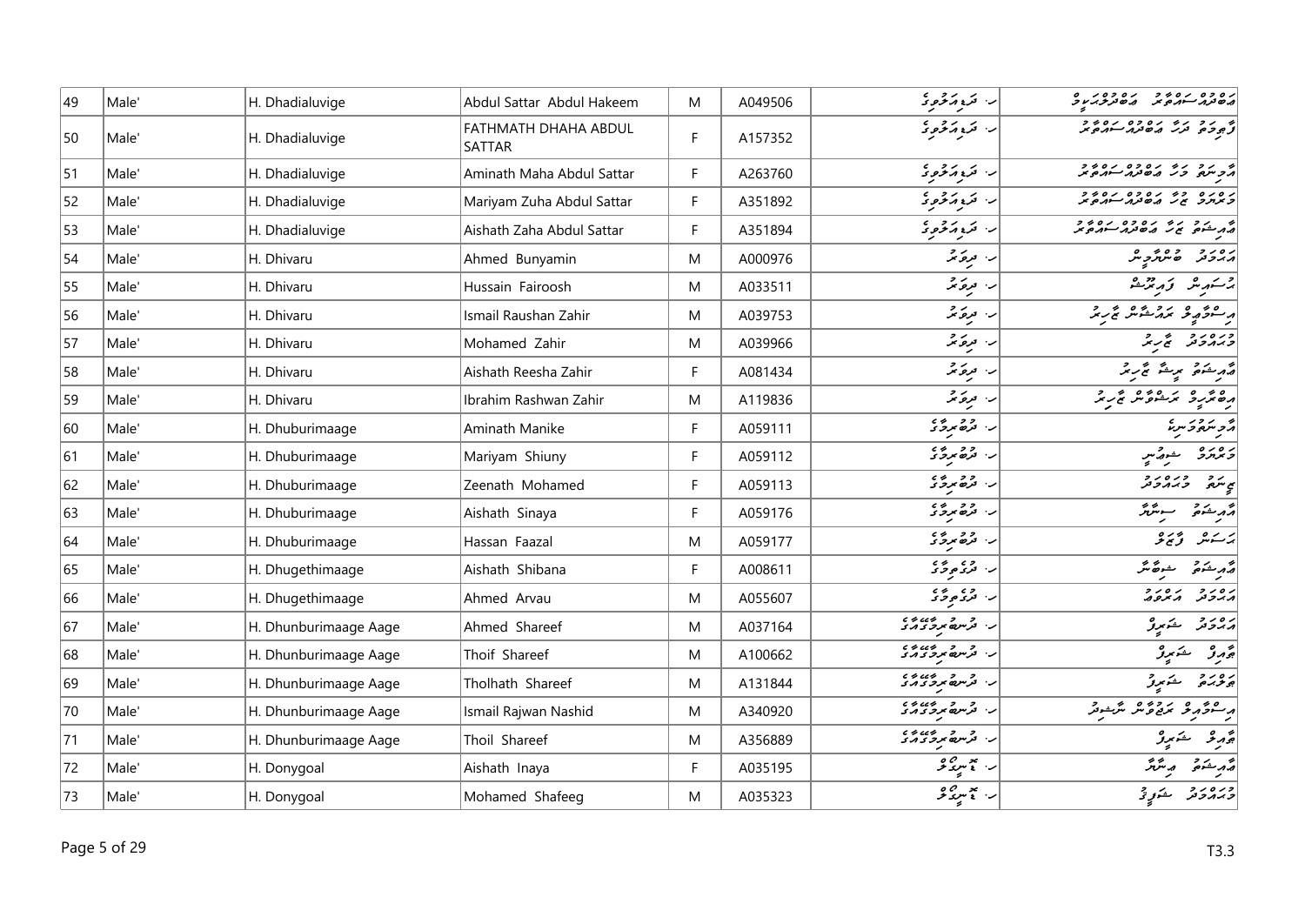| 74           | Male' | H. Donygoal           | Abbas Adam             | M         | A066731 | ر، سمبر صحو                                   | رەپچە شە<br>پور ہ<br>مرکز ژ                      |
|--------------|-------|-----------------------|------------------------|-----------|---------|-----------------------------------------------|--------------------------------------------------|
| 75           | Male' | H. Donygoal           | Layaan Shafeeg         | F         | A329456 | ر، سمبرچو                                     | ترنژ هر مشتور ژ                                  |
| 76           | Male' | H. Donygoal           | Leen Mohamed Shafeeg   | F         | A356925 | ر، سمبر صحو                                   | د شهر د بره بر د بر د کار د د                    |
| 77           | Male' | H. Dream Pearl        | Mohamed Sajan          | M         | A147306 | را ؟ برد گر برد                               | وره رو در مصره<br><i>وبرو د</i> ر مست <i>ق</i> ش |
| 78           | Male' | H. Dream Pearl        | Fathmath Shiuna        | F         | A348464 | ر، ؟ بِرِدْ بْرُ بردْ                         | توجوختم مشوره يثر                                |
| 79           | Male' | H. Eesha              | Hameeda Adam           | F         | A065613 | ر. برگ                                        | پَرچِرَمُ مُرْمَرُدُ                             |
| 80           | Male' | H. Enboogasdhoshuge   | Moosa Kaleem           | M         | A010189 | ے مورے میں دے<br>روز مربضی سوتر پری           | لرقم أعرو                                        |
| 81           | Male' | H. Enboogasdhoshuge   | Mohamed Kaleem         | M         | A012899 | ے میں دورے دے<br>ریاس میں سوفرس               | ورەرو كرو                                        |
| 82           | Male' | H. Enboogasdhoshuge   | Aminath Maeesha        | F         | A012902 | ے دور ہے دو ہ<br>روسر ہے کے سوٹر س            | أزويتم وكريد                                     |
| 83           | Male' | H. Enboogasdhoshuge   | Fathimath Umaisha      | F         | A012903 | ے میں دورے پر وے<br>ریاض میں سوفرس            | أزوده مذكرك                                      |
| 84           | Male' | H. Enboogasdhoshuge   | Ibrahim Kaleem         | M         | A023792 | ے میں دورے پو وے<br>ریاضی میں سوفرس           | رە ئۈر ئىمز ئار                                  |
| 85           | Male' | H. Enboogasdhoshuge   | AHMED KALEEM           | M         | A033219 | ے میں دورے پو وے<br>ریاضی میں سوفرس           | رەر ئەرۋ                                         |
| 86           | Male' | H. Enboogasdhoshuge   | Hassan Kaleem          | M         | A053117 | ے دور ہے دو ہ<br>روسر ہے کے سوٹر س            | ىز سەندە ئەبرۇ                                   |
| 87           | Male' | H. Enboogasdhoshuge   | Hawwa Ahmed Manik      | F         | A053118 | ے مورے مورے<br>روز است کے مقرس                | גם בינדער                                        |
| 88           | Male' | H. Enboogasdhoshuge   | Abdulla Kaleem         | M         | A057792 | ے میں دورے پو وے<br>ریاضی میں سوفرس           | رَة قرالله عَجرَّ                                |
| 89           | Male' | H. Enboogasdhoshuge   | Ayani Moosa Kaleem     | F         | A327424 | ے موجد ہے پودے<br>رن پر سرچار کے مقر <i>س</i> | ړ ژمر پر دفت تارو                                |
| $ 90\rangle$ | Male' | H. Enboogasdhoshuge   | Haaish Ahmed Kaleem    | ${\sf M}$ | A341471 | ے دور ہے دور<br>ر. مرسی سوتریں                | ر معظم المدولار المعرفي                          |
| 91           | Male' | H. Fathishandhuvaruge | Mohamed Haneef         | M         | A011999 |                                               | ورەرو بەيدۇ                                      |
| 92           | Male' | H. Fathishandhuvaruge | Ahmed Muneef Mohamed   | M         | A078178 | ر کی ده شرکسرد ده د                           | גפג ביעד כגובנד                                  |
| 93           | Male' | H. Fathishandhuvaruge | Ibrahim Manaaf Mohamed | ${\sf M}$ | A121786 | ر کی ده شرکسرد ده د                           | معتر و د مو دره د د                              |
| 94           | Male' | H. Fathishandhuvaruge | Iyara Adam             | F         | A138219 | ر کی ده کرده ده د                             | ە ئەترىپ ئەترو                                   |
| 95           | Male' | H. Fathishandhuvaruge | Hussain Naif Mohamed   | M         | A373022 |                                               | بر سرمر شروع دره دو                              |
| 96           | Male' | H. Fathishandhuvaruge | Hassan Mauloof Mohamed | M         | A373023 | ر که که شرکسهگره مرد                          | ر ده د دوه و دره د و                             |
| 97           | Male' | H. Fehibin            | Hussain Ibrahim        | M         | A063908 | ر، ۆرھىر                                      | بر سکر شرکت مرکز میگرید و                        |
| 98           | Male' | H. Fehibin            | Mohamed Husham         | M         | A069004 | ر، ۇرەپر                                      | ورەر دېرو<br>دىرمەد ئەشۇر                        |
| 99           | Male' | H. Fehibin            | Ibrahim Unais          | ${\sf M}$ | A075464 | ر، ۇرەپر                                      | أرە ئۇرو مىمرے                                   |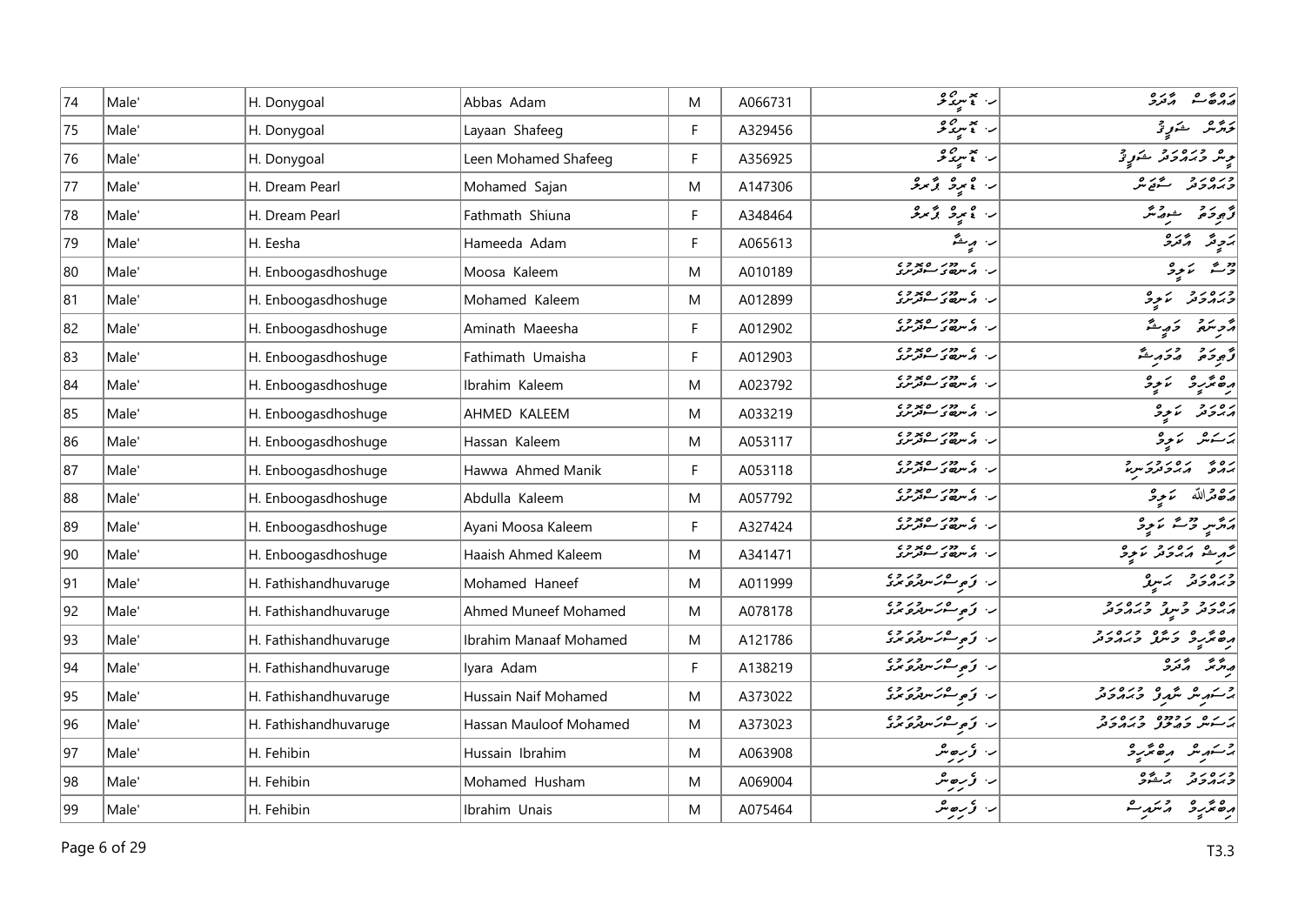| 100 | Male' | H. Fehibin     | Hassan Suraish           | M  | A081647 | ر، ۇرەپر            | پر سکھر سے جو شہر کے ا                                                                                                                                                                                                           |
|-----|-------|----------------|--------------------------|----|---------|---------------------|----------------------------------------------------------------------------------------------------------------------------------------------------------------------------------------------------------------------------------|
| 101 | Male' | H. Fehibin     | Ahmed Uveysh             | M  | A104059 | ر و ژره مر          | أمدوس مقدي                                                                                                                                                                                                                       |
| 102 | Male' | H. Fehibin     | Ali Mohamed              | M  | A153772 | ر. ۇرەپر            | كمو ورەرد                                                                                                                                                                                                                        |
| 103 | Male' | H. Fehibin     | Aishath Nakhuwa Husham   | F  | A160970 | دې په په            | أوالم المستوفر المستوفر المستوفر                                                                                                                                                                                                 |
| 104 | Male' | H. Fehibin     | Fathimath Samaha Hussain | F  | A309410 | ر، ۇرەپر            | ۇپروپر روم رىكىر                                                                                                                                                                                                                 |
| 105 | Male' | H. Fehibin     | Aishath Maisha Hussain   | F  | A309411 | ر، ۇرەپر            | وأرشكم وأرشأ وكارش                                                                                                                                                                                                               |
| 106 | Male' | H. Finneeraa   | Sobira Hassan            | F  | A062938 | ر. وە ئىبە          | جۇم ئەسەر                                                                                                                                                                                                                        |
| 107 | Male' | H. Finneeraa   | Mariyam Shama            | F  | A062939 | ر. وپرسریڈ          | رەرە ئەتخ                                                                                                                                                                                                                        |
| 108 | Male' | H. Finneeraa   | Aminath Rima Ismail      | F  | A063433 | ر. و پرسریگه        | أأدينو برد وكردو                                                                                                                                                                                                                 |
| 109 | Male' | H. Finneeraa   | Aishath Shena            | F. | A063470 | ر. و پرسریگر        | أَمْ مِنْ فَقَدْ مِنْ مِنْ                                                                                                                                                                                                       |
| 110 | Male' | H. Finneeraa   | Mohamed Rishwan Ismail   | M  | A132389 | ر. و پرسریمهٔ       | כנים גד תשיפית תשיפתי                                                                                                                                                                                                            |
| 111 | Male' | H. Finneeraa   | Ali Razan Ismail         | M  | A149378 | ر. وەھمىد           | ړې پرېمه پر عرموړی                                                                                                                                                                                                               |
| 112 | Male' | H. Gasfehi     | Nasreena Mohamed         | F  | A040649 | ر، ئەسقۇر           | ىر ھېرىگە دىرەرد                                                                                                                                                                                                                 |
| 113 | Male' | H. Gasfehi     | Mohamed Fayaz            | M  | A086820 | ر، ئۈشۈپ            | כנסנכ נבכ                                                                                                                                                                                                                        |
| 114 | Male' | H. Gasfehi     | Aishath Shehenaz         | F  | A087182 | ر، ئەسقۇر           | د در در در در در در در در برای برای برای برای در در در در در در در در در در دارای در دارای در دارای در دارای د<br>در دارای در دارای در دارای در دارای در دارای در دارای در دارای در دارای دارای دارای دارای دارای دارای در دارای |
| 115 | Male' | H. Gasfehi     | <b>Abdul Muizzu</b>      | M  | A120515 | ر، ئەسقۇر           |                                                                                                                                                                                                                                  |
| 116 | Male' | H. Gasfehi     | Fathimath Nuhaa          | F  | A357854 | ر. ئەسقۇر           | و محموم محمد المحمد المحمد                                                                                                                                                                                                       |
| 117 | Male' | H. Geli        | Ali Amir                 | M  | A047418 | ر، دکو              | أماسي المرجر                                                                                                                                                                                                                     |
| 118 | Male' | H. Geli        | Aishath Alya Amir        | F  | A327123 | ر، نخو              | a 1991 1994                                                                                                                                                                                                                      |
| 119 | Male' | H. Green Light | Zeeza Yoosuf             | F  | A009769 | ر. ، محتر مرکز مربع | ىپى ئ <sup>ىق</sup> بىر مىقى بىر                                                                                                                                                                                                 |
| 120 | Male' | H. Green Light | Mohamed Saleem           | M  | A023004 | ر. ، محتر مرکز مربع | ورەرو سەرو                                                                                                                                                                                                                       |
| 121 | Male' | H. Green Light | Abdulla Mohamed          | M  | A024779 | ر. وموسر محمد ع     | رە داللە ھەدەر د                                                                                                                                                                                                                 |
| 122 | Male' | H. Green Light | Imran Yoosuf             | M  | A053281 | ر. د موسر د مو      | ם מים מדינים<br>הכיתיית ותי-ני                                                                                                                                                                                                   |
| 123 | Male' | H. Green Light | Ibrahim Siraaru          | M  | A061185 | ر. گە پرىگرىز بەھ   |                                                                                                                                                                                                                                  |
| 124 | Male' | H. Green Light | Abdulla Saleem           | M  | A125922 | ر. د موسر د کارو    | رە دالله سكوچ                                                                                                                                                                                                                    |
| 125 | Male' | H. Green Light | Adam Mibsaam Saleem      | M  | A160571 | ر ، د پر پروگري     | أدره وه دو سوو                                                                                                                                                                                                                   |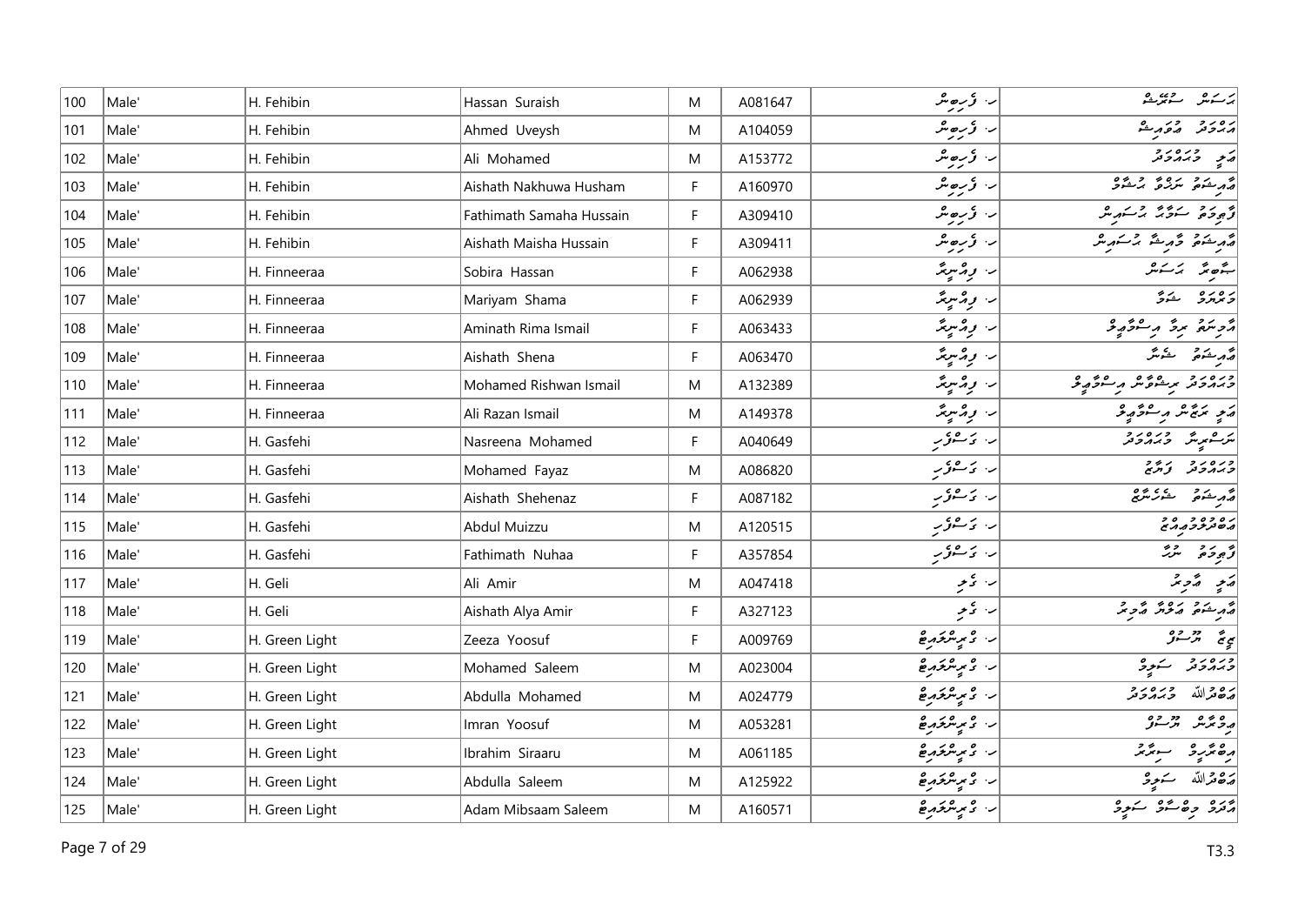| 126 | Male' | H. Green Light          | Mohamed Thoha Ahmed   | M  | A167102 | ر ، د بر پروگري                                                                     | ورەرو په رەرو<br>دىدمەدىر بور مىدوىر        |
|-----|-------|-------------------------|-----------------------|----|---------|-------------------------------------------------------------------------------------|---------------------------------------------|
| 127 | Male' | H. Green Light Irumathi | FATHIMATH FAZNA       | F  | A071488 | ر و بر عرضه و برخوم                                                                 | أزُّبوحَ بَرَ وَسَ                          |
| 128 | Male' | H. Green Light Irumathi | Aishath Fazla         | F  | A071504 | ر وير عرونه و برده بر                                                               | وكرمشقى وتجرمى                              |
| 129 | Male' | H. Green Light Irumathi | Muhammad Inaadh       | M  | A071521 | $\frac{1}{2}$ $\frac{1}{2}$ $\frac{1}{2}$ $\frac{1}{2}$ $\frac{1}{2}$ $\frac{1}{2}$ | وره دو در و                                 |
| 130 | Male' | H. Green Light Irumathi | Ahmed Iyadh           | M  | A357782 | ر و بر عروزه و برده و                                                               | גם גב הייב<br>הגבה היתה                     |
| 131 | Male' | H. Green Light Irumathi | Ibrahim Iyan          | M  | A357784 | ر. ويرتزور ۾ مرحزم                                                                  | رەنزىر رىزىر                                |
| 132 | Male' | H. Green West           | Aminath Yoosuf        | F  | A009764 | ر، کی پرنگر ترکھنے                                                                  | أزويتره ورقره                               |
| 133 | Male' | H. Green West           | Inaz Yoosuf           | M  | A009770 | ر، و پرېش توسیع                                                                     | اړېنگنج ورمړوه                              |
| 134 | Male' | H. Green West           | Hussain Riyaz         | M  | A009771 | ر ، کی پر سر اور عام ع                                                              | برسكور مرتزعه                               |
| 135 | Male' | H. Green West           | Abdul Faththah Yoosuf | M  | A100869 | را و پرېش کړېنځو                                                                    | ره כه ره دو دو وه<br>پره تر تر ژبر ه بر سوژ |
| 136 | Male' | H. Green West           | Fathimath Yoosuf      | F  | A101516 | ر، کی پر شر څرگ                                                                     | أوجوحه وحرموه                               |
| 137 | Male' | H. Green West           | Ahmed Riyaz           | M  | A114366 | ر. و پرس و دوم                                                                      | رەرو بەرگ                                   |
| 138 | Male' | H. Heerosheema          | ZUHURA ABDULLA        | F  | A001817 | ر، رِیْرِ شِوَدَّ                                                                   | يحريحه وكاله الله                           |
| 139 | Male' | H. Heerosheema          | Mariyam Shaleela      | F  | A034287 | ر، رِیْرِشِوْدَ                                                                     | وءره شرور                                   |
| 140 | Male' | H. Heerosheema          | Hammadh Waheed        | M  | A057288 | ر، رِیْرُجُودَّ                                                                     | پره ده په تر په تر                          |
| 141 | Male' | H. Heerosheema          | Humaidh Waheed        | M  | A057289 | - رِیْرُجُودَّ                                                                      | 2 كەرقىي كەر قىلى                           |
| 142 | Male' | H. Heerosheema          | Humam Mohamed Waheed  | M  | A125706 | ر، رِیْرِ شِرْحٌ                                                                    | و و و د و د و د د د د                       |
| 143 | Male' | H. Hicost               | Abdulla Shazin        | M  | A000604 | ر. رِيْنَ صَعْ                                                                      | رە داللە شىم ش                              |
| 144 | Male' | H. Hicost               | Rugiyya Gasim         | F  | A000705 | ر. رِنْدُ شُوْءِ                                                                    | بر <sub>ۇ</sub> رۇ ئ <sup>ې</sup> بۇ        |
| 145 | Male' | H. Hicost               | Hawwa Shaazna         | F  | A319602 | ر. رِنْدُ شُوْءِ                                                                    | پر و بچ<br>شەم ئە                           |
| 146 | Male' | H. Hicost               | Ali Shan              | M  | A346794 |                                                                                     | پَسِ شَمَّسْ                                |
| 147 | Male' | H. Hiri Asseyri         | Aminath Adam          | F  | A086422 | $x^{\frac{ac}{2}}$                                                                  | و کر دره دره                                |
| 148 | Male' | H. Hiri Asseyri         | Abdulla Naja Mohamed  | Μ  | A248867 | $x^{\frac{ac}{2}}$                                                                  | رە داللە سرقى دىرە رو                       |
| 149 | Male' | H. Hiri Asseyri         | Aishath Rishfa        | F. | A287580 | ر، رىزىدە شەير                                                                      | وكرمشكم المرشوق                             |
| 150 | Male' | H. Hiyfaseyhage         | Asiya Ibrahim Manik   | F  | A041465 | ر، رەز يەر ،                                                                        | ו היות הסתוכביתי                            |
| 151 | Male' | H. Hudhufalhu           | Mohamed Rizwee        | M  | A000250 | ر . وور و<br>ر . رتوتو تو                                                           | ورەرو برخم                                  |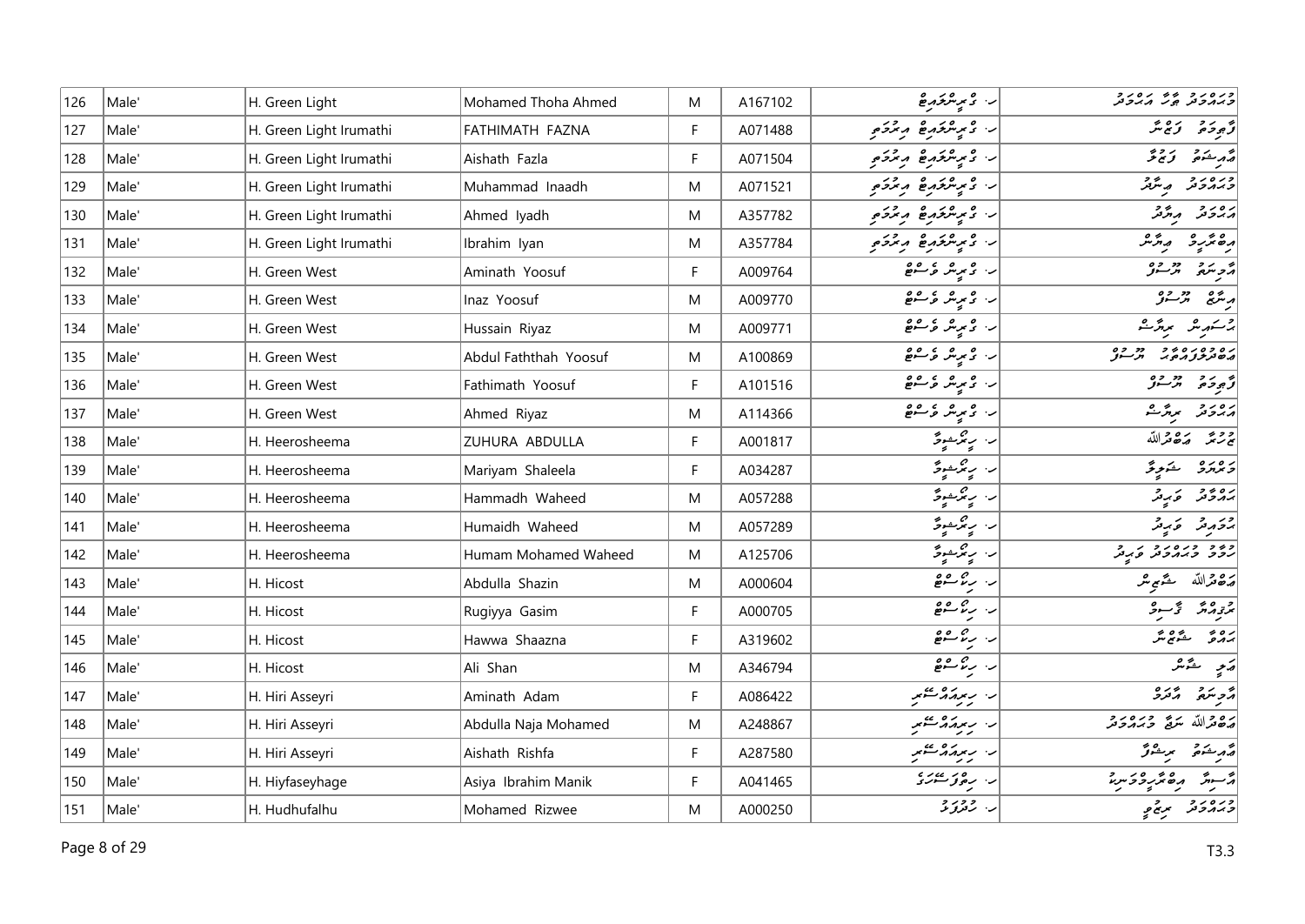| 152 | Male' | H. Hudhufalhu     | Yoosuf Rizuny                   | M         | A000251 | ر. ژور د                                  | ادر متره<br>الرگستون<br>۔<br>سمریح میں        |
|-----|-------|-------------------|---------------------------------|-----------|---------|-------------------------------------------|-----------------------------------------------|
| 153 | Male' | H. Hudhufalhu     | Mariyam Manike                  | F         | A000294 | ر. ژور و<br>ر. ژوژو                       | ر ەرەر پ                                      |
| 154 | Male' | H. Hudhufalhu     | Fathimath Ahmed                 | F         | A009379 | ر. رود دو                                 | و د د د د د                                   |
| 155 | Male' | H. Hudhufalhu     | Ibrahim Rimaz Ahmed             | M         | A059896 | ر. ژورو                                   | رە ئەر ئەر ئەر ئەر ئەر ئە                     |
| 156 | Male' | H. Hudhufalhuaaqe | Nahidha Ali                     | F         | A012683 | ر. ح <sub>م</sub> ورو» ،<br>ر. رقرتو بروي | شریرقد ارکام                                  |
| 157 | Male' | H. Hudhufalhuaaqe | Ramiza Mohamed Ahmed            | F         | A066568 | ر<br>ر . گرورد .                          | ه په وره ره ره دورو<br>بردې د بررونر مدونر    |
| 158 | Male' | H. Hudhufalhuaage | Mohamed Raamiz                  | ${\sf M}$ | A131384 | ر<br>ر . گلرتر بود .                      | ورەر د د                                      |
| 159 | Male' | H. Hudhufalhuaage | Leena Ali                       | F         | A156961 | ر<br>ر رکنرو بو پر <sub>ک</sub>           | پېرسته کړې                                    |
| 160 | Male' | H. Hudhufalhuaage | Looth Ali Waheed                | M         | A156962 | ر<br>ر . گلرتر بود .                      | ود د کار د د کار در                           |
| 161 | Male' | H. Hudhufalhuaage | Ibrahim Razan Mohamed<br>Raamiz | ${\sf M}$ | A160693 | ر<br>ر . گلرتو بو پر <sub>ک</sub>         | وه ده دره دره در دره                          |
| 162 | Male' | H. Hudhufalhuaage | Aishath Rifgaa Mohamed          | F         | A329504 | ر<br>ر . گلرتو بو پر .                    | د مدد و و وره د و                             |
| 163 | Male' | H. Hudhufalhuaaqe | Hassan Raiyaan Mohamed          | M         | A332452 | ر<br>ر . گلرتو بو پر .                    | ر رو ره ده وره رو<br>رکستن مهدارس وبرارونر    |
| 164 | Male' | H. Hudhufalhuaage | Laamihu Ali Waheed              | M         | A349257 | ر<br>ر رکنونو بو                          | وحورجه وكالمحامد وترافد                       |
| 165 | Male' | H. Hudhufalhuaage | Lujain Ali Waheed               | M         | A350526 | ر<br>ر . گلرتو بو پر <sub>ک</sub>         | وحي مريثر كمبي وتبايته                        |
| 166 | Male' | H. Hudhufalhuaage | Fathmath Rifaayath Mohamed      | F         | A352828 | ر<br>ر رکنرو بو پر <sub>ک</sub>           | و د د په د د دره د د                          |
| 167 | Male' | H. I.N. House     | Mohamed Shamy                   | M         | A035122 | ر. مەم بۇيق ئەم ھ                         | وره د د د شگې                                 |
| 168 | Male' | H. I.N.House      | Naseema Usman                   | F         | A036997 | ر. مەم بەش ئەمى                           | يرسوڅ ه. ده د مر                              |
| 169 | Male' | H. I.N.House      | Ibrahim Nizam                   | M         | A072975 | ر. مەم بەش ئەمى                           | رەئزىرو سۆۋ                                   |
| 170 | Male' | H. I.N.House      | Hussain Nizam                   | M         | A073756 | ر. مەم مەش ئەرق                           | بر کے مرکز سرقرو                              |
| 171 | Male' | H. I.N.House      | Niuma Abdul Sattar              | F         | A132818 | ر. مەم بەش ئەمىسى                         | ره وه ره دو<br>پره ترو سوړه تر<br>سرچينې      |
| 172 | Male' | H. I.N.House      | Rahuma Abdul Sattar             | F         | A282988 | ر. مەم بەش ئەمى                           | ر ٥ ۶ ٥ ٥ ٧ ٥ ٠<br>د ځ ترو سوونځو تر<br>برەپچ |
| 173 | Male' | H. Ilaaroa        | Samiha Ahmed                    | F         | A049834 | ر. مەنزىمە                                | شوبر كەبروتر                                  |
| 174 | Male' | H. Ilaaroa        | Mohamed Shamlee                 | M         | A094094 | ر. مرمونتر                                | و ر ه ر د<br>د بر پر <del>و</del> تر<br>شووج  |
| 175 | Male' | H. Ilaaroa        | Fathimath Shaikha Hakeem        | F         | A381784 | ر . د وگر                                 | قهوختم خيرة بمبوق                             |
| 176 | Male' | H. Iseri          | Saleema Ali                     | F         | A036816 | ار. ویشه په                               | سكودة الكو                                    |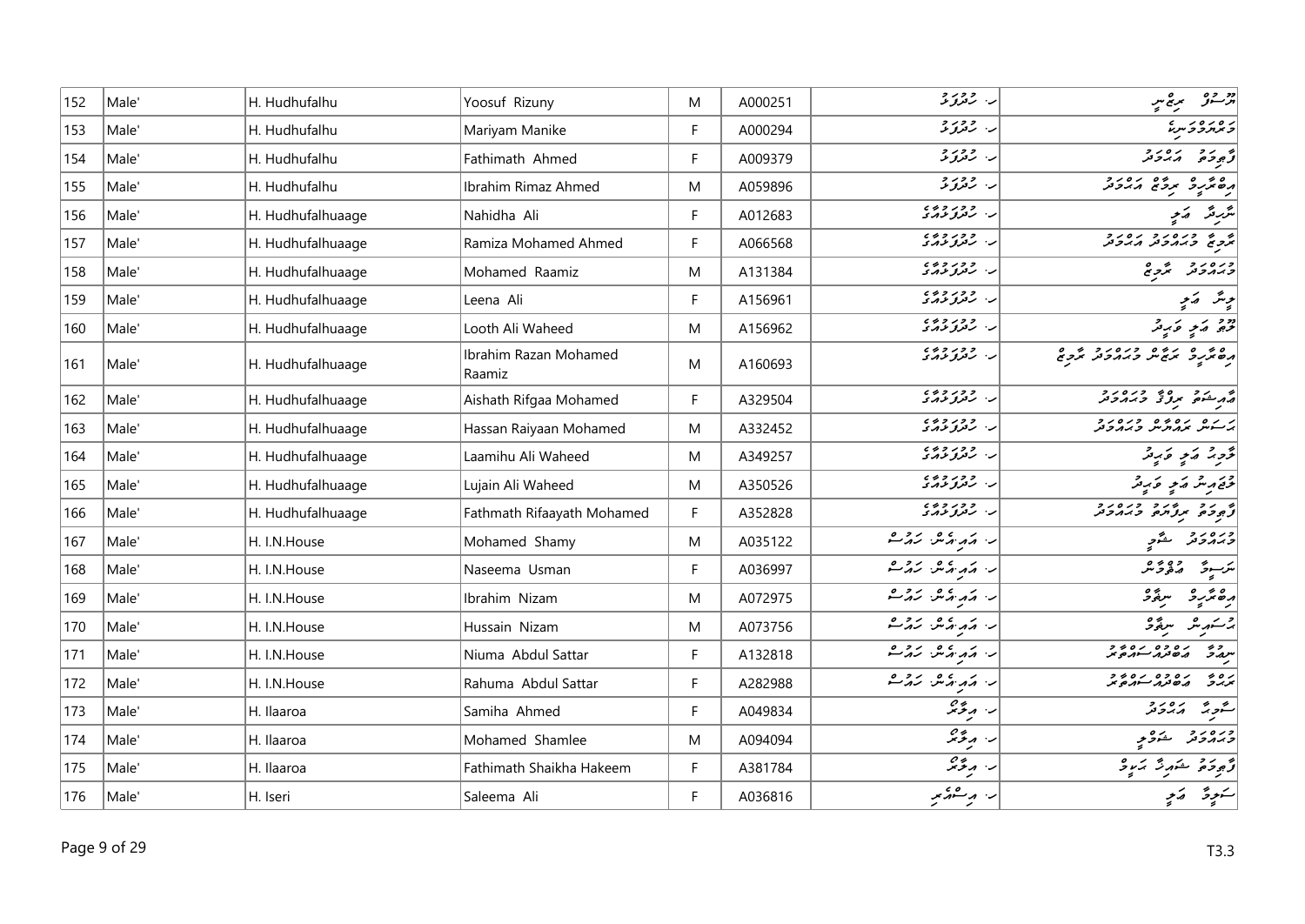| 177 | Male' | H. Iseri           | Fathimath Hana Shareef   | F         | A167660 | ر په مشهر مبر                                                                  | قەددە ئەنگە ھەمرى                     |
|-----|-------|--------------------|--------------------------|-----------|---------|--------------------------------------------------------------------------------|---------------------------------------|
| 178 | Male' | H. Iseri           | Aminath Shimanie Shareef | F         | A257183 | ر به مرشور میر                                                                 | أوريخ والمحس المحمود                  |
| 179 | Male' | H. Iseri           | Mohamed Imran Shareef    | M         | A316281 | ر. مرتشم بر                                                                    | ورەرد مەدش خىرو                       |
| 180 | Male' | H. Kahurabuge      | Adam Ali                 | M         | A012220 | $\begin{smallmatrix} 2 & 2 & 2 & 2 & 1 \\ 2 & 2 & 2 & 2 & 1 \end{smallmatrix}$ | أرمزو أياسي                           |
| 181 | Male' | H. Kahurabuge      | Abida Umar               | F         | A032519 | ر کرور و د<br>ر کار ترکان                                                      |                                       |
| 182 | Male' | H. Kahurabuge      | Fathimath Hana           | F         | A050742 | ر د د د د د<br>ر . مار بره د                                                   | قەددە ئىگە                            |
| 183 | Male' | H. Kahurabuge      | Fathimath Sizna          | F         | A050743 | ر . رور و .<br>ر . را ربو <mark>ح</mark> ه ی                                   | قرجوحرة فسنتوسر                       |
| 184 | Male' | H. Kahurabuge      | Ali Waheed               | ${\sf M}$ | A061397 | $\frac{c}{c}$                                                                  | ە ئەيە                                |
| 185 | Male' | H. Kahurabuge      | Saudiyya Moosa           | F         | A120593 | ر . رور و ،<br>ر . را ربو <mark>ح</mark> ه ی                                   | הכנים כבי                             |
| 186 | Male' | H. Kaisoom         | Mareena Mohamed          | F         | A052345 | ر، ئەمەسىتى                                                                    | د پر د د د د د                        |
| 187 | Male' | H. Kaisoom         | Mohamed Rasheed          | M         | A053038 | ر، ئەمەسىتى                                                                    | ورەرو كەنبەتر                         |
| 188 | Male' | H. Kaisoom         | Ismail Riyaz             | M         | A081346 | ر، ئەمەسىتى                                                                    | رىقۇر ئىر                             |
| 189 | Male' | H. Kaisoom         | Hawwa Neesha Mohamed     | F         | A104532 | ر، ئەمەسىتى                                                                    | رە ئەس ئەرەر د                        |
| 190 | Male' | H. Kaisoom         | Ibrahim Shiyaz Mohamed   | M         | A131029 | ر، ئەمەسىتى                                                                    | دە ئەر ئەشەرى دىرەرد                  |
| 191 | Male' | H. Kaisoom         | Ahmed Haiz Mohamed       | M         | A131030 | ر ، مأمر رده ه                                                                 | رورد محمده دره رد                     |
| 192 | Male' | H. Kaisoom         | Yoosuf Inaz Mohamed      | M         | A131031 | ر، ئەمەسىتى                                                                    | מ כם השני כמהכת<br>ת—נציק של כמהכת    |
| 193 | Male' | H. Kaisoom         | Hassan Samad Mohamed     | M         | A131032 | ر، ئەمەسىۋە                                                                    | ر کره در در در در در د                |
| 194 | Male' | H. Kaseeraage      | Maleesa Ibrahim          | F.        | A055405 | ر، ئەسەپرى                                                                     | دَرِبٌ مِرْه مُرْرِدْ                 |
| 195 | Male' | H. Kaseeraage      | Seema Ibrahim            | F         | A056154 | ر، ئەسەپىرى                                                                    | رە ئەرىر<br>بەھتەرىر<br>$\frac{1}{2}$ |
| 196 | Male' | H. Kaseeraage      | Liusha Ibrahim           | F         | A056156 | ر، ئەسىيىتى ئە                                                                 | لوديدة<br>ەرھەترىر <sup>ى</sup>       |
| 197 | Male' | H. Kaseeraage      | Waseema Ibrahim          | F         | A066531 | ر، ئۈسەتتى2                                                                    | ەر ھەترىرى<br>ر<br>ځ سېږځ             |
| 198 | Male' | H. Kaseeraage      | Aishath Zaina Ahmed      | F         | A111196 | ر، ئۈسەتترى                                                                    | ومرشوق تمریش و مرد و                  |
| 199 | Male' | H. Kaseeraage      | Ahmed Shaheen            | M         | A113915 | ر، ئۈسەتترى                                                                    | پرورو ځېږمر                           |
| 200 | Male' | H. Kaseeraage      | Esha Adil Naseem         | F         | A339705 | ر، ئەسەپرى                                                                     | ويستم ويحرقه لترجو                    |
| 201 | Male' | H. Kudhimagoomaage | Mohamed Naeem            | M         | A000155 | ر و دوو ،<br>ر . ما تور و و و د                                                | و ر ه ر د<br>تر پر ژ تر<br>سكەچە      |
| 202 | Male' | H. Kudhimagoomaage | AMINATH SHAIRA           | F.        | A010953 |                                                                                | أمر المستقصر                          |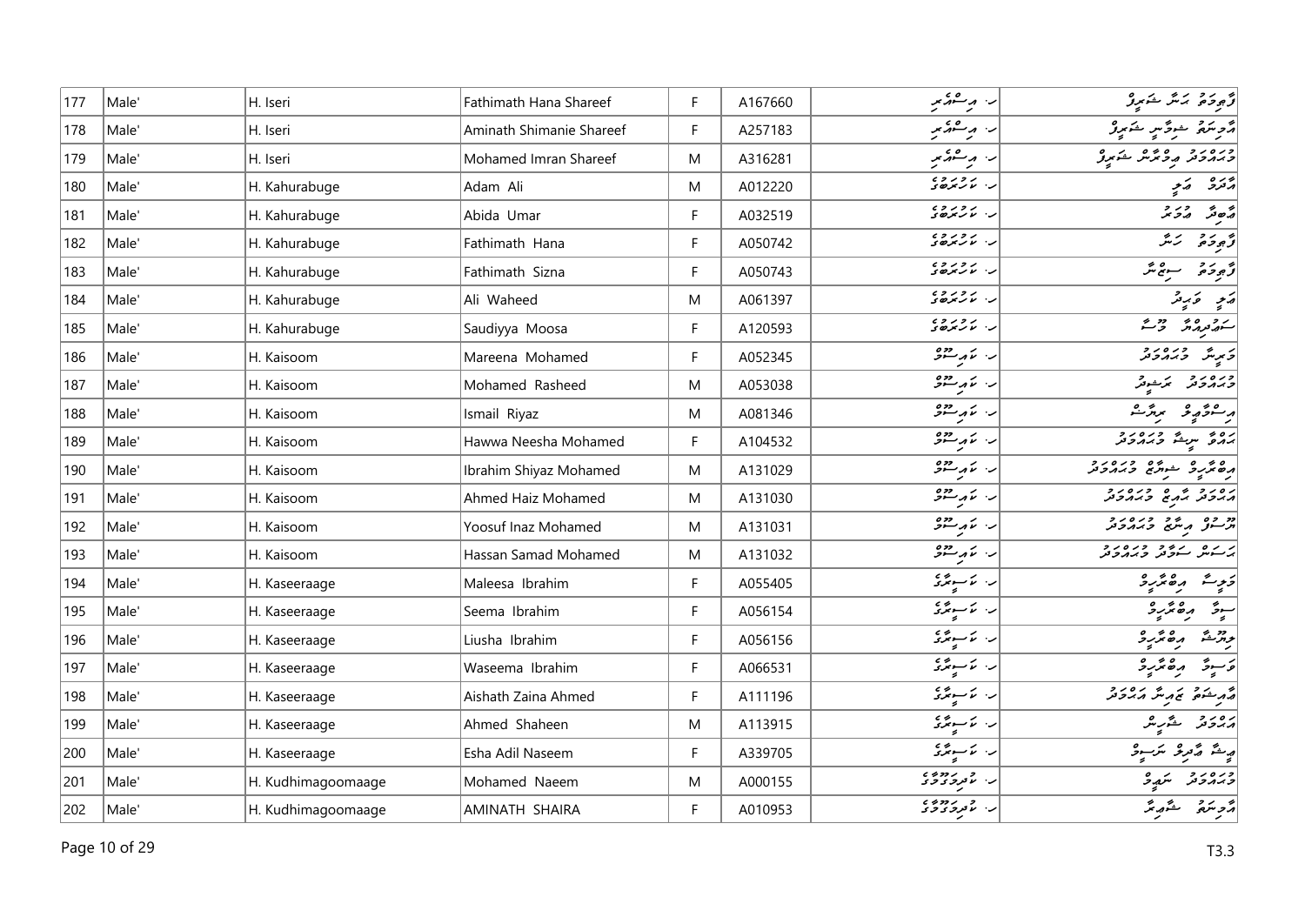| 203 | Male' | H. Kudhimagoomaage | Shareefa Ibrahim                  | F  | A063414 |                                        | ەرھ ئ <sup>ۆ</sup> ر ۋ<br>  شەموقر           |
|-----|-------|--------------------|-----------------------------------|----|---------|----------------------------------------|----------------------------------------------|
| 204 | Male' | H. Kudhimagoomaage | Ahmed Nadeem                      | M  | A070083 | ر - ح و برودين د<br>ر - ما تور پر پر پ | بر ه بر و<br>مرکز فر<br>سربر و               |
| 205 | Male' | H. Kudhimagoomaage | Hussain Suhail                    | M  | A098188 | ر و دوده ،<br>ر . ما تورد د د د        | برسكهاش استركها فحر                          |
| 206 | Male' | H. Kudhimagoomaage | Ahmed Haisham                     | M  | A099488 |                                        | رەر دىر دە                                   |
| 207 | Male' | H. Kudhimagoomaage | HASSAN AMIR                       | M  | A103116 | د . ه در دوه ،<br>ر . ما ترو د و د     | يركسكس مجاجاتها                              |
| 208 | Male' | H. Kudhimagoomaage | Ali Naeem                         | M  | A106170 | د . ه در دوه ،<br>ر . ما ترو د و د     | أريج التمدي                                  |
| 209 | Male' | H. Kudhimagoomaage | Fathimath Rizna Mohamed<br>Rameez | F  | A114712 | ر و دوده ،<br>ر . ما تور و د و         | و دو گرم شده دره دو گرم                      |
| 210 | Male' | H. Kudhimagoomaage | Ismail Ashham                     | M  | A149748 |                                        | ر عۇرپۇ كەشرى                                |
| 211 | Male' | H. Kudhimagoomaage | Aminath Imthinan Naeem            | F  | A155058 | ر - ح و برودين د<br>ر - ما تور پر پر پ | أزوينه ودورشر بنمدد                          |
| 212 | Male' | H. Kudhimagoomaage | Naila Abdul Samad                 | F  | A215365 | د - ۶ در ۶۶ وي.<br>د - ما تر 5 د 5 وي. | شهر شهره ۱۶۵۶ در د<br>سمهر شهره هاد برابر در |
| 213 | Male' | H. Kudhimagoomaage | Fathmath Sajuhath Musthafa        | F. | A354691 | ر و ردون .<br>ر ناترو د و د            | و د د ده ده د ه د و.<br>گرجوده سنه د د سنجو  |
| 214 | Male' | H. Kudhimagoomaage | Anoof Ali Musthafa                | M  | A354693 |                                        | أردوه أرمي ومبدوق                            |
| 215 | Male' | H. Kulhithulhaage  | Abdulla Ibrahim                   | M  | A047846 | د<br>ر                                 | ره وه اللّه<br>ەرھەترىر ۋ                    |
| 216 | Male' | H. Kulhithulhaage  | Mohamed Ibrahim                   | M  | A048650 | د<br>د . ما لاه لمری                   | כמתכת תפתיכ                                  |
| 217 | Male' | H. Kulhithulhaage  | Abdulla Shabeen Mohamed           | M  | A140895 | ر . گوه وي .<br>ر . گوه وگ             | ره و الله څوه شر <i>د برم</i> روند           |
| 218 | Male' | H. Kulhithulhaage  | Shabeena Mohamed                  | F  | A155499 | د<br>د ما بل بر ي                      | أشوه شرور ورور                               |
| 219 | Male' | H. Kulhithulhaage  | Ibrahim Shiyaan Mohamed           | M  | A367463 | ر . گوه وي .<br>ر . گوه وگ             | دە ئەرو ھەرەر دەرد                           |
| 220 | Male' | H. Kulhithulhaamaa | Mohamed Razzan Abdulla            | M  | A253710 | ر . رو و دی<br>ر . را رو ترک           | وره رو بره ده بره دالله                      |
| 221 | Male' | H. Kulhithulhaamaa | Mariyam Rafha Abdulla             | F  | A344307 | ر<br>ر                                 | رەرە روم رەھراللە                            |
| 222 | Male' | H. Large Vardhee   | Abdulla Saleem                    | M  | A074072 | ر سيد ور حمد مدير<br>ر ستخدم حمد محمد  | پره ترالله کوچ                               |
| 223 | Male' | H. Large Vardhee   | Aminath Shaufa Saleem             | F. | A306148 | ر په نوځ تر و.<br>ر . نوځ تو تر و.     | أأوسع خروو كور                               |
| 224 | Male' | H. Large Vardhee   | Ali Shanif Saleem                 | M  | A328834 |                                        | پَهِ عَسِيرٌ سَوِدٌ                          |
| 225 | Male' | H. Laser Beam      | Aminath Zaara Mohamed<br>Naseem   | F  | A304852 | - המושים ב                             | פ גב כב כגור בי הגב                          |
| 226 | Male' | H. Lhosmaage       | Aishath Zeena                     | F. | A167220 | ر، موسیقی و ه                          | أقرم شوقو سمائي                              |
| 227 | Male' | H. Lonsi           | Ibrahim Mahmood Azmi Shalabi      | M  | A061281 | ر. بیرچرے                              | مصر و ده دو د د و خکوه                       |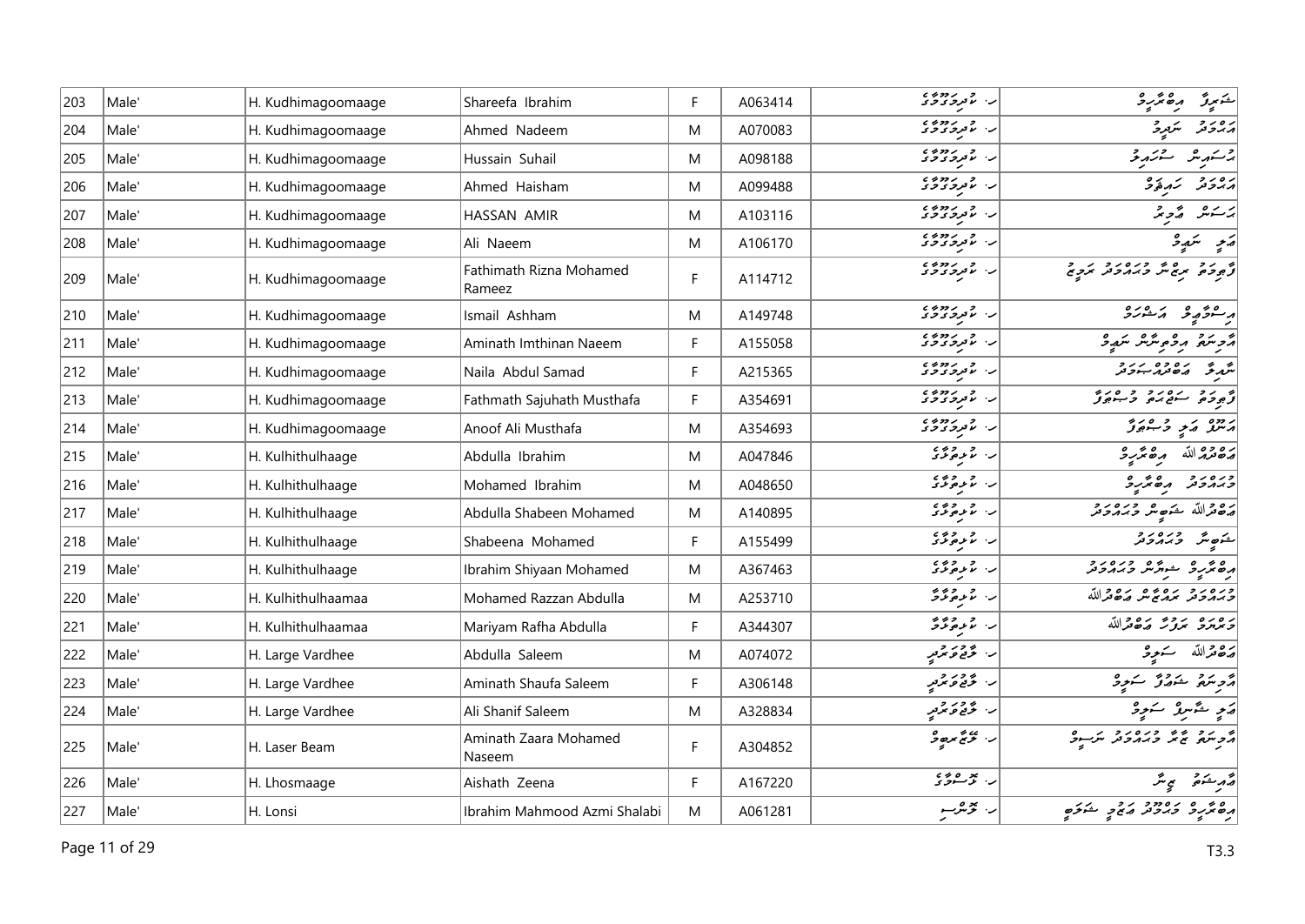| 228 | Male' | H. Maafas         | Aminath Fareeda                | F         | A034984 | ر. ۇز م                                                                                                                                     | أأترسكم وسيقر                         |
|-----|-------|-------------------|--------------------------------|-----------|---------|---------------------------------------------------------------------------------------------------------------------------------------------|---------------------------------------|
| 229 | Male' | H. Maafas         | Yoosuf Sifaah                  | ${\sf M}$ | A036902 | ر. دَّۇسْه                                                                                                                                  | دد به ده<br>در سور<br>سىۋېر           |
| 230 | Male' | H. Maafas         | Mohamed Naeem                  | M         | A064639 | ر. ۇزىئە                                                                                                                                    | و ره ر د<br>تر پر ژنگر                |
| 231 | Male' | H. Madhoshi       | Haleemath Zuhaira              | F         | A037539 | ر. ئەقترىر                                                                                                                                  | ى ئەمەتتى<br>  پر پوځ ځو              |
| 232 | Male' | H. Madhoshi Kuri  | Inaya                          | F         | A036910 | را كەنگەر راير                                                                                                                              | لجريثمدهم                             |
| 233 | Male' | H. Madhoshimaage  | Ahmed Rushdy                   | ${\sf M}$ | A010439 | ر به دوه                                                                                                                                    |                                       |
| 234 | Male' | H. Madhoshimaage  | Aishath Ahmed                  | F         | A102872 | ر. ئەقترىردۇ ئى                                                                                                                             | أحمد شده بره رو                       |
| 235 | Male' | H. Madhoshimaage  | Asiyath Binth Ahmed Bin Rushdy | F         | A160649 | ر. ئەترىردى                                                                                                                                 |                                       |
| 236 | Male' | H. Madhoshimaage  | Rushdhaan Ahmed                | ${\sf M}$ | A331748 | ر. ئەقترىردۇ ئ                                                                                                                              | و و و د و د و د و<br>برخونرس بر برونر |
| 237 | Male' | H. Mahasha Villa  | Zainab Moosa                   | F         | A077263 | ر. ۇرگىقموق                                                                                                                                 | $23$ $27$                             |
| 238 | Male' | H. Mahasha Villa  | Ali Abdul Ganee                | M         | A077264 | ر. ۇرَّشَوۇ                                                                                                                                 | دي مەھىر دەرىر                        |
| 239 | Male' | H. Mahasha Villa  | Mohamed Arushad                | M         | A212726 | $\left  \begin{array}{cc} \mathcal{L}_{\mathcal{L}} & \mathcal{L}_{\mathcal{L}} \ & \mathcal{L}_{\mathcal{L}} & \ddots \end{array} \right $ | ورەرو رورو                            |
| 240 | Male' | H. Mahasha Villa  | Mariyam Lubna                  | F         | A212727 | ل ئەرمىقىمۇ                                                                                                                                 | د ۵ د وه مرد محمد حد                  |
| 241 | Male' | H. Malaagaa       | Ahmed Asim                     | ${\sf M}$ | A058387 | ر، وَوٌَیَ                                                                                                                                  | גם גב הבייב                           |
| 242 | Male' | H. Malaagaa       | Mariyam Ikrisha                | F         | A067776 | ر کانگی                                                                                                                                     | ومرده مرعبرية                         |
| 243 | Male' | H. Malaagaa       | Hawwa Afiya                    | F         | A068207 | ر کانگانی                                                                                                                                   | رەۋ مۇرگە                             |
| 244 | Male' | H. Malaagaa       | Ismail Asim                    | M         | A068209 | ر کانونگا                                                                                                                                   | وستوصفه ومبتوح                        |
| 245 | Male' | H. Malaagaa       | Fathimath Asima Hassan         | F         | A069609 | ر کانگانی                                                                                                                                   | ر<br>1959 - مسرح بمسكن                |
| 246 | Male' | H. Malaagaa       | Mohamed Adil                   | M         | A069612 | ر کانگانی                                                                                                                                   | כגמכת הבית                            |
| 247 | Male' | H. Malaagaa       | Hassan Fulhu                   | M         | A073734 | ر کانگانی                                                                                                                                   | ىز سەنلەيى ئە                         |
| 248 | Male' | H. Malaagaa       | Aishath Asifa                  | F         | A077602 | ر کانون                                                                                                                                     | وكرم شكوكم وكالبادئ                   |
| 249 | Male' | H. Malaagaa       | Mohamed Asim                   | M         | A215100 | ر کانگانی                                                                                                                                   | ورەرو ھُ۔و                            |
| 250 | Male' | H. Malaagaa       | Aminath Reesha                 | F         | A371343 | ر کانگانی                                                                                                                                   | أزوينهم بريئة                         |
| 251 | Male' | H. Malikuruvaamaa | Nazwiyya Ismail                | F         | A012197 | ر . ۇ ۋە ئرۇۋ                                                                                                                               |                                       |
| 252 | Male' | H. Malikuruvaamaa | Ziyadha Ismail                 | F         | A022768 | ربه نور مرونځ                                                                                                                               | بي پر پڻ په شو په شو کر               |
| 253 | Male' | H. Malikuruvaamaa | Ismail Ali Maniku              | ${\sf M}$ | A024128 | ر. ۇرمۇمۇۋ                                                                                                                                  | أر عوصي في المعنى المريض              |
|     |       |                   |                                |           |         |                                                                                                                                             |                                       |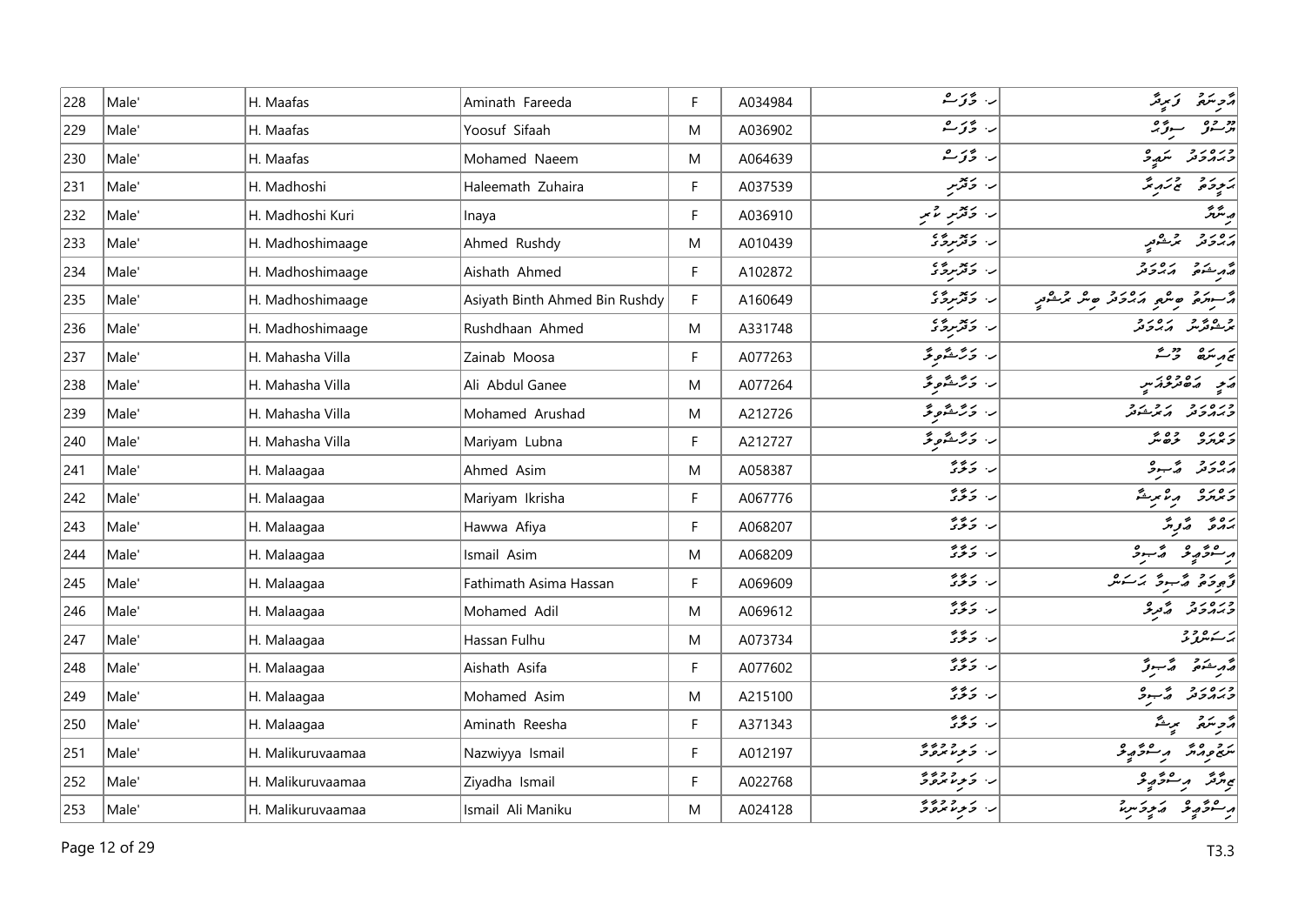| 254 | Male' | H. Malikuruvaamaa   | Zeeniya Ismail            | F         | A025909 | ر. ۇيونامرەۋ             | ەرسىۋەپى<br>اسم میں<br>مقبر                                |
|-----|-------|---------------------|---------------------------|-----------|---------|--------------------------|------------------------------------------------------------|
| 255 | Male' | H. Malikuruvaamaa   | Nazia Ismail              | F         | A036805 | ر کورنوری                | متنع وته<br>ەرسۇئەبۇ                                       |
| 256 | Male' | H. Malikuruvaamaa   | Ayesha Amir               | F         | A040498 | ر کورتمونو               | وزمرشه                                                     |
| 257 | Male' | H. Malikuruvaamaa   | Shiyaza Ismail Manik      | F         | A040511 | ر کورتموړي               | ے۔<br>مشوہ گرچ<br>ە سىۋە بۇر سرىر                          |
| 258 | Male' | H. Malikuruvaamaa   | Anusha Amir               | F         | A071730 | ر . ۇ ۋە ئەۋۋ            | دمجمعر<br>ىر جۇيىشە                                        |
| 259 | Male' | H. Malikuruvaamaa   | Mohamed Iyaz Ismail       | M         | A083596 | ر. ۇرمامدۇۋ              | כנסגב בשם השיפתים                                          |
| 260 | Male' | H. Malikuruvaamaa   | Shinaza Ismail            | F         | A141890 | ر به کرد بردگانگا        | حرشج وكرقوقو                                               |
| 261 | Male' | H. Malikuruvaamaa   | Ahmed Inaz                | M         | A150260 | ر کورنوری                | أرور وسره                                                  |
| 262 | Male' | H. Malikuruvaamaa   | Ashfa Shiyam              | F         | A429170 | ر کورنوری                | پريشو تر<br>شەدگرى                                         |
| 263 | Male' | H. Malikuruvaamaa   | Azma Shiyam               | F         | A429171 | ر . ئەبەر بورگە ئە       | ره د شور                                                   |
| 264 | Male' | H. Malikuruvaamaa   | AHYAN AHMED SHIYAM        | M         | A436158 | ر کورنموړي               | גם כם גם גבים בים.<br>הגתית הגבת شيת                       |
| 265 | Male' | H. Malikuruvaamaage | Mohamed Farshan           | M         | A044251 | ر کورنده و               | ورەرو روشگر                                                |
| 266 | Male' | H. Malikuruvaamaage | Ali Samaan                | M         | A101019 | $\frac{222222222222}{2}$ | أوسم المتوفيقر                                             |
| 267 | Male' | H. Malikuruvaamaage | Hussain Shaushaan Latheef | M         | A165612 | ر کورنموده               | ج سەر شەھ ھەشەھ كەنبۇ                                      |
| 268 | Male' | H. Malikuruvaamaage | Ahmed Mizyan              | M         | A284463 | ر کوریوی                 | أرور ومعترض                                                |
| 269 | Male' | H. Malikuruvaamaage | Ibrahim Shimyan           | M         | A284958 | ر کوروووی                | رەنزىرى ھەدىرىر<br>بەھىرىرى ھەدىرىر                        |
| 270 | Male' | H. Mauwi            | Aminath Fakhriyya         | F         | A036029 | ر، دَړُهٍ                | أأدويتهم ودامره                                            |
| 271 | Male' | H. Mauwi            | Shuhamath Shaam           | F         | A157872 | ر. دَړُهِ ٍ              | روم در دور<br>مشرکره مشور                                  |
| 272 | Male' | H. Millenium        | Abdul Sattar Hassan       | M         | A061030 | ر ووسده                  | גם כם גם זיכ<br>גם נקג הנהם זה<br>برَسەپىر                 |
| 273 | Male' | H. Millenium        | Mohamed Nahushan          | M         | A094973 | ر. ووسردة                | ورەرو بروشكىر                                              |
| 274 | Male' | H. Mimosaavilla     | Hussain Adam              | ${\sf M}$ | A144595 | ر. دِدْ جُمْدِدْ         | برحمر شهره                                                 |
| 275 | Male' | H. Miyaami          | Fathimath Shamha          | F         | A043528 | ر، ویژو                  | وُجِرَحْمَ شَرَوْرٌ                                        |
| 276 | Male' | H. Miyaami          | Ibrahim Shiman            | ${\sf M}$ | A137911 | ر. ویژو                  | 5, 2, 8, 1<br>ے وگھر<br>—                                  |
| 277 | Male' | H. Miyaami          | Aishath Shaufa            | F         | A141308 | ر. و پژو                 | د در در در در در میتواندانداد کرد.<br>در سنده در سندور کرد |
| 278 | Male' | H. Munich           | Ali Saleem                | M         | A093506 | ر به در مبرره<br>ر       | أريج التنجوي                                               |
| 279 | Male' | H. Naagooruge       | Amsooda Moosa             | F         | A038958 |                          | رە دە دىم                                                  |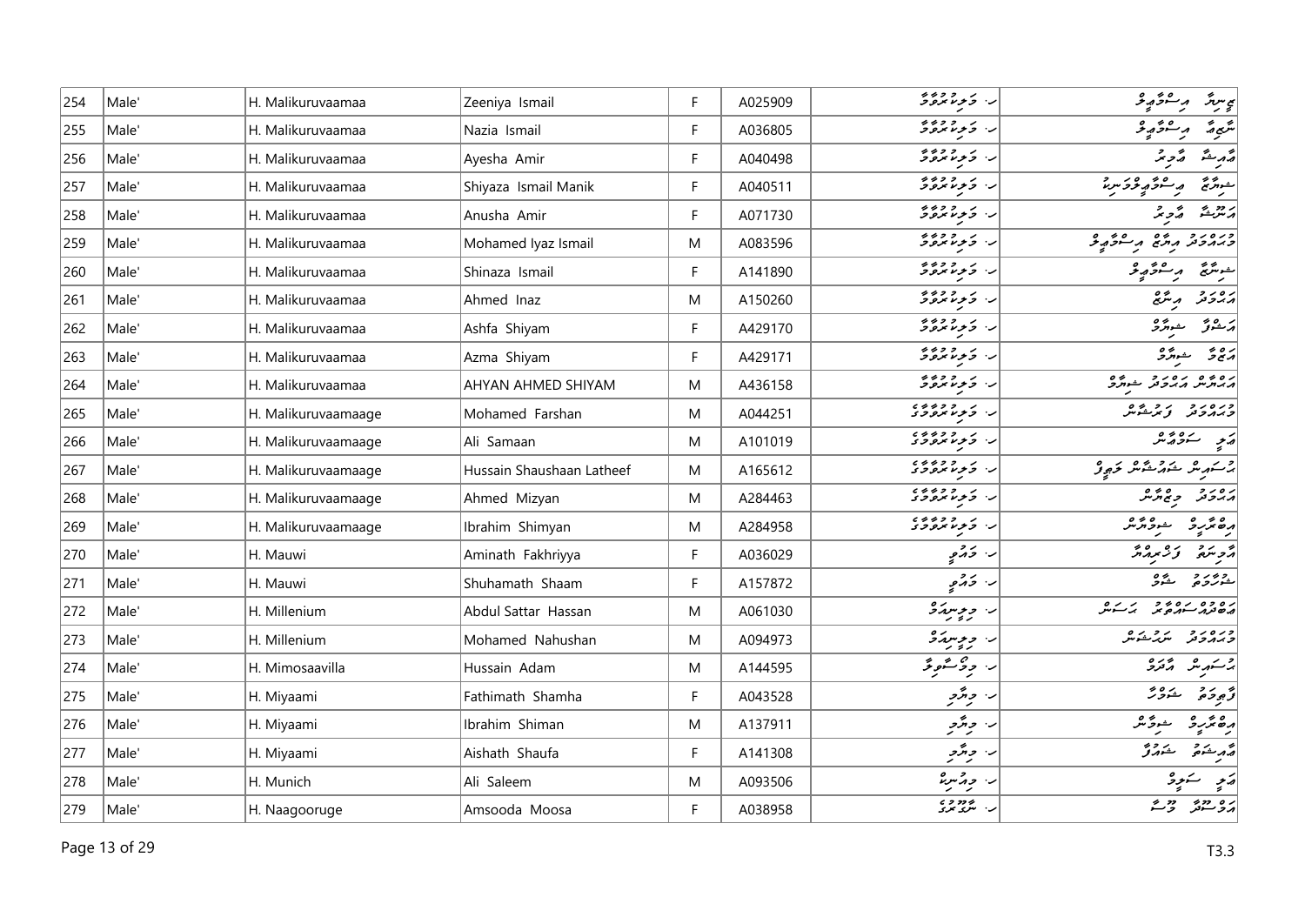| 280 | Male' | H. Naagooruge              | Hawwa Manike                 | E | A040424 | ر به دو و د<br>ر ۱ سری موی | رە پەر<br>بەھ بى <del>س</del> رىئا            |
|-----|-------|----------------------------|------------------------------|---|---------|----------------------------|-----------------------------------------------|
| 281 | Male' | H. Naagooruge              | Abdulla Yamin                | M | A056143 | یے وو و ی<br>سری موی       | <mark>بر صحر</mark> الله<br>ېژ د مر           |
| 282 | Male' | H. Nasrussabaa             | Hareera Moosa                | F | A039731 | ر. سرجو ده بره             | رَ پر پڑا میں بھر                             |
| 283 | Male' | H. Nasrussabaa             | Mohamed Abdulla Mufeed       | M | A081336 | ىر بەر بەر بەر ئە          | ورەرو رەمەلله دېرىر                           |
| 284 | Male' | H. Nasrussabaa             | Ahmed Abdulla Mufeed         | M | A122580 | ر. سرجو ده بره             | رەرد رەۋاللە دېچى                             |
| 285 | Male' | H. Nasrussabaa             | Abdulla Mufeed               | M | A126109 | ر. سرجو ده بره             | أرَّة مِّرَاللَّهُ وَمَحِيَّدَ                |
| 286 | Male' | H. Nasrussabaa             | Ibrahim Abdulla Mufeed       | M | A152676 | ر. سرجو ده بره             | رە ئرېرو مەھىراللە دېرىر                      |
| 287 | Male' | H. Nasrussabaa             | Aishath Nisha Abdulla Mufeed | E | A153503 | ر. سرجو پر ده.             | ومرشدة سيش وعدة الله دور                      |
| 288 | Male' | H. Nasrussabaa Hulhangubai | Ahmed Nadheem Adam           | M | A062705 | سرجوي برور در              | גפגב הקב הבנב                                 |
| 289 | Male' | H. Nasrussabaa Hulhangubai | Nashiya Mohamed              | F | A127722 | ر. س به در در در در در     | ش دره در در<br>سرشور در دور                   |
| 290 | Male' | H. Nasrussabaa Hulhangubai | Aminath Easa                 | F | A141052 | ر. سرجوبر مردم در در       | ړې سرچ په په                                  |
| 291 | Male' | H. Nasrussabaa Hulhangubai | Ali Rashdhaan Ahmed          | M | A384500 | ر. س بروه د ور در در       | د و برده وه ده در و<br>د و برشوترس دبروتر     |
| 292 | Male' | H. Nauth House             | Ahmed Riyaz                  | M | A001562 | ر. سردورو ه                | رەرد پەرت                                     |
| 293 | Male' | H. Nauth House             | Mohamed Riyaz                | M | A026242 | ر. سرد در در ه             | ورەرو برگرم                                   |
| 294 | Male' | H. Nauth House             | Abdulla Shakir               | M | A058845 | ر. سردورو ه                | برە قراللە<br>شەر بەر                         |
| 295 | Male' | H. Nauth House             | Hassan Riyaz                 | M | A058846 | ر. سردورو ه                | ىر سەش بىرەر شە                               |
| 296 | Male' | H. Nauth House             | HAWWA MOHAMED DIDI           | F | A058987 | ر. سردورو ه                |                                               |
| 297 | Male' | H. Nauth House             | Ismail Shakir                | M | A060123 | ر. سردورو ه                | ر جۇيرقى ھۇرىر                                |
| 298 | Male' | H. Nauth House             | Fathimath Riyaza             | E | A080726 | ر. سرورورو ه               | أو مرد مرتزعة                                 |
| 299 | Male' | H. Nauth House             | Aaishah Binth Ahmed          | F | A330054 | ر. سردورو ه                | د.<br>په د شکوه سره د بر د تر                 |
| 300 | Male' | H. Nauth House             | Maryam Binth Ahmed           | F | A330432 | ر. سرورورو ه               | נסנס סיים גםנב<br>בינו <i>נ</i> ב סיים גגבת   |
| 301 | Male' | H. Nauth House             | Hussain Leewan Riyaz         | M | A364690 | ر. سردورو ه                | بر سەر شە پەر ئە بەرگە شە                     |
| 302 | Male' | H. Nauth House             | Ibraaheem Bin Ahmed          | M | A369877 | ر. سردورو ه                | مەھترىق ھىر مەددىر                            |
| 303 | Male' | H. Noorul Ain              | Mohamed Faruhadh             | M | A010303 | ر. مربر ده د مر            | ورەر د درو<br><i>دىد</i> مەدىر ك <i>ى</i> رىد |
| 304 | Male' | H. Noorul Ain              | Aminath Fiuna                | F | A010358 | מ <i>כפס ג</i> ם.          | ړې سره په ډر                                  |
| 305 | Male' | H. Noorul Ain              | Ismail Zahir Moosa           | M | A066545 | ر. مربر ده د مر            | ر موځ په ځريز ورځ په                          |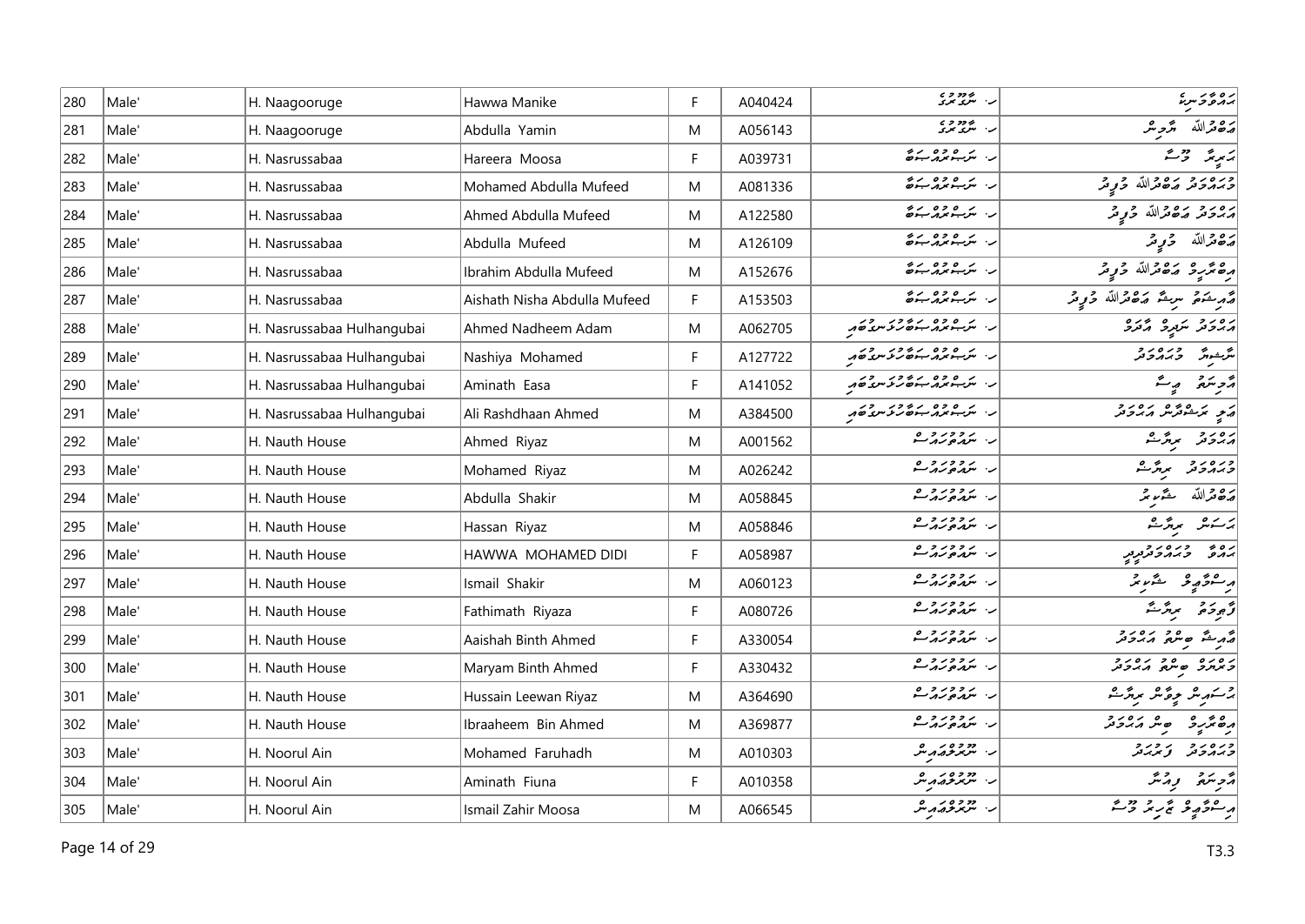| 306 | Male' | H. Ocean Green | Abida Mohamed            | F  | A051720 | ر. كەشكەتلىك ئېرىتر             | ح حرم دره                                                                                            |
|-----|-------|----------------|--------------------------|----|---------|---------------------------------|------------------------------------------------------------------------------------------------------|
| 307 | Male' | H. Ocean Green | Fathimath Mohamed Manik  | F. | A066939 | ر. گرځونکو پرېګر                | צף כי כנסנכנני                                                                                       |
| 308 | Male' | H. Ocean Green | Azra Jameel              | F  | A069404 | ر. ئۇيغەنلىكە يېرىتر            | روء يحوقه                                                                                            |
| 309 | Male' | H. Ocean Green | Aishath Athoofa Shahid   | F. | A343229 | ر. ئۇغۇمۇمرىر                   | أشهر شده و دونو استور تر                                                                             |
| 310 | Male' | H. Onuthoorige | Mohamed Ibrahim          | M  | A000918 | ה מיכחות ה<br>היא מיטוב מגב     | ورەرو مەمرىرو                                                                                        |
| 311 | Male' | H. Onuthoorige | Ibrahim Shareef          | M  | A000920 | ה מכרך ה<br>היי הייתם מג        | برە ئەربى<br>ے کمبرو ک                                                                               |
| 312 | Male' | H. Onuthoorige | Ismail Shareef           | M  | A007880 | ה יוד כבר ה<br>היוד הייתו ביודע | و عراق المستمرات المستورية المستورية المستورية المستورية المستورية المستورية المستورية المستورية الم |
| 313 | Male' | H. Onuthoorige | Ahmed Hameed             | M  | A022483 | ה מככבה<br>הי הייתום מג         | رەرو بەدىر                                                                                           |
| 314 | Male' | H. Onuthoorige | Ahmed Saleem             | M  | A022701 | ה מי כדו ה<br>הי אה יימוד ה     | پروتر کے پرو                                                                                         |
| 315 | Male' | H. Onuthoorige | Saleema Yoosuf           | F  | A036836 | ر. پر دود ،<br>ر. پر سرچ برد    | سەرچە دىرىسىر                                                                                        |
| 316 | Male' | H. Onuthoorige | Aishath Virasha Ibrahim  | F. | A038124 | ر بر دود .<br>ر . هر سره مرد    | مەرىشى وىرىشە بەھىرىرد                                                                               |
| 317 | Male' | H. Onuthoorige | Aminath Rivasha Ibrahim  | F. | A038125 |                                 | أزويتم برؤيئه وكالزرد                                                                                |
| 318 | Male' | H. Onuthoorige | Suzeena Yoosuf           | F. | A038434 | ر. موجود در<br>ر. ه.سرچ مورد    | سندې مثر جوړ حرمو                                                                                    |
| 319 | Male' | H. Onuthoorige | Yoosuf Hussain           | M  | A038636 | ر. سر ودو<br>ر. ه. سرچ سری      | در ده د سندر مثر                                                                                     |
| 320 | Male' | H. Onuthoorige | Mifthah Ibrahim          | M  | A075359 | به به دود .<br>رن اړسي برو      | د پوه و<br>ەھ تررۈ                                                                                   |
| 321 | Male' | H. Onuthoorige | Solih Yoosuf             | M  | A075485 | ر. سر وود .<br>ر. ه. سرچ مرد    | سەّمەر<br>ېژىستۇ                                                                                     |
| 322 | Male' | H. Onuthoorige | Aishath Zidna            | F  | A075586 | ر. سر ودو<br>ر. ه. سرچ سری      | أقهر مشكرة والمحتمد تكرينكر                                                                          |
| 323 | Male' | H. Onuthoorige | Ali Fulhu                | M  | A078320 | - מי כבר ה<br>הי אה ייתוף זה ב  | ە بېرو د                                                                                             |
| 324 | Male' | H. Onuthoorige | Mohamed Sameeh Ahmed     | M  | A154916 | پر دوو<br>رن هر سرجو برو        | ورەرو بەدە ئەدەر                                                                                     |
| 325 | Male' | H. Onuthoorige | Rifau Ibrahim            | M  | A160432 | به برودو<br>رن مرسره برد        | برؤك رەتمرچ                                                                                          |
| 326 | Male' | H. Onuthoorige | Mohamed Husaam Ismail    | M  | A166724 | ر. سر و دو<br>ر. هر سرچ مرد     | כנסגב בבים גם ביבה.<br>במגבת גיינים גיינים                                                           |
| 327 | Male' | H. Onuthoorige | Mohamed Shiham Yoosuf    | M  | A323050 | ה מככבה<br>היא הייתום מגז       | ورەر د مشرق د د وه<br><i>دېدو</i> تر شرگر پرسن                                                       |
| 328 | Male' | H. Onuthoorige | Hawwa Hanaan Ismail      | F  | A389617 | א מי כבר ג'<br>אי א מיתם מי ג'  | .<br>ג'ול ג'יליל ון הודק ול                                                                          |
| 329 | Male' | H. Onuthoorige | Mariyam Yasmeen Ismail   | F. | A389621 | ה מככבה<br>הי הייתום מג         | د ۱۶٫۶ مرکوم مرکز مرکز دیگر                                                                          |
| 330 | Male' | H. Onuthoorige | Fathimath Hushama Ismail | F. | A389629 | ر. پر دود ع<br>ر. پر سرچ برو    | ژودە رىشۇ رىشۇرو                                                                                     |
| 331 | Male' | H. Onuthoorige | Ahmed Bashshaar Ismail   | M  | A389822 | ر. مو ووو<br>ر. م. سرچ مړي      | رەرد رەپ دەرمى                                                                                       |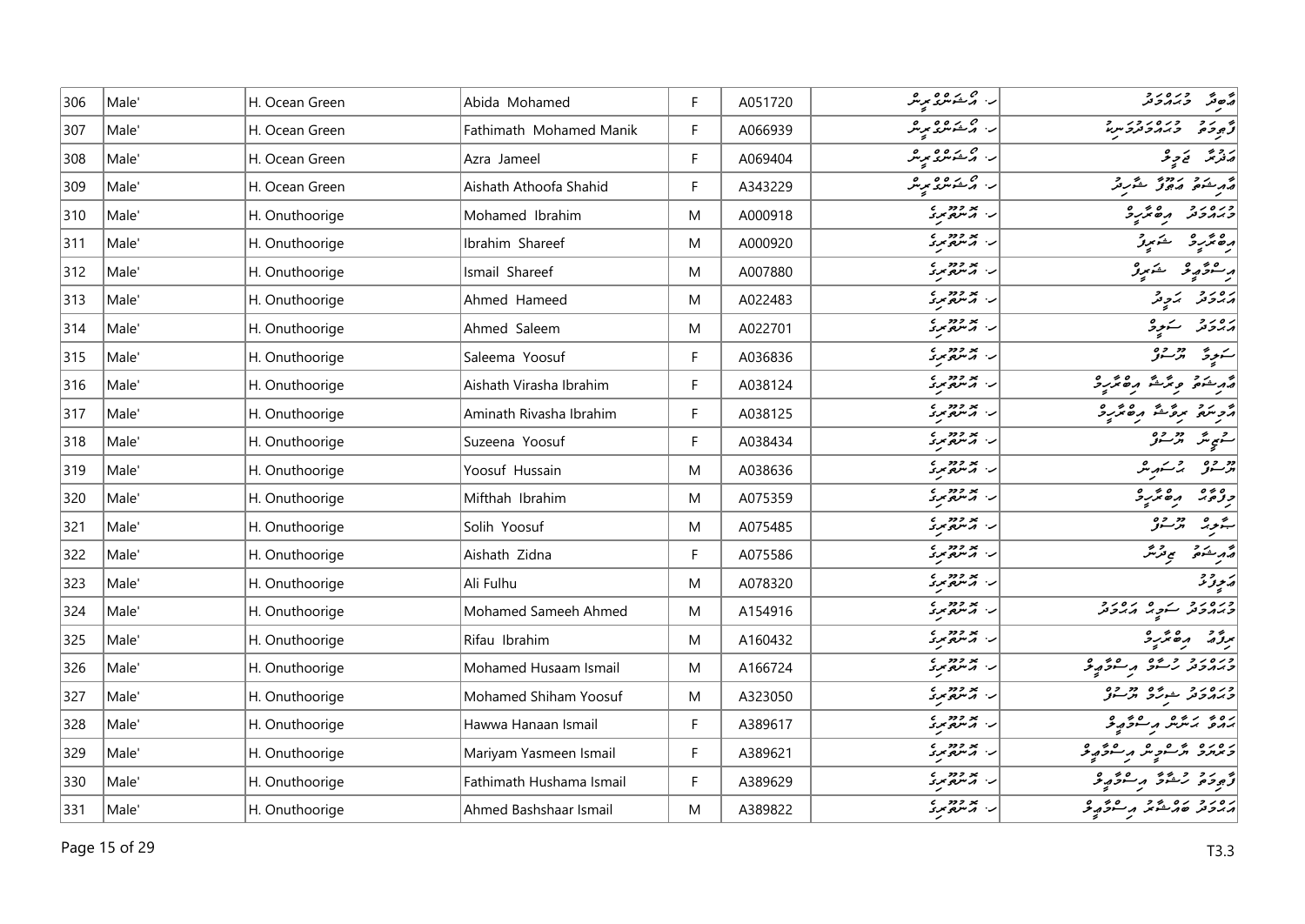| 332 | Male' | H. Pent land      | Hassan Maniku          | M         | A055908 | ر. بومرچ پومړه                       | بر کے مرکز سربر                                 |
|-----|-------|-------------------|------------------------|-----------|---------|--------------------------------------|-------------------------------------------------|
| 333 | Male' | H. Pent land      | Mohamed Faizan         | M         | A058087 | ب وه وه وه وه<br>ر . بر مربع تر مربع | ورەر ئىدىمى                                     |
| 334 | Male' | H. Pent land      | Abdul Rasheed Hassan   | M         | A058088 | ر. بې موه په وه                      | رە دە ئەھبىر كەسكىر                             |
| 335 | Male' | H. Pleasant Villa | Adam Naseem            | M         | A049390 | ر. بۇ مەنگەھ بوڭر                    | و دره سرگرد                                     |
| 336 | Male' | H. Pleasant Villa | Saara Mohamed Ibrahim  | F         | A158532 | ر. وُ دِيَّ مَرْهِ وِ دََّ           | د در در در ده ندر و                             |
| 337 | Male' | H. Pleasant Villa | Mohamed Jalaal Naseem  | M         | A281362 | ر. وُمْرِيْ مْرْجْوِمْ               | ورەرو روژ شرىدۇ                                 |
| 338 | Male' | H. Primrose       | Nasheeda Mohamed       | F         | A035941 | ر. وېروبرگ                           | و بر ۵ پر و<br>تر بر بر تر تر<br>ىكرىشوقگر<br>ئ |
| 339 | Male' | H. Primrose       | Shaheedha              | F         | A036565 | ر. وېرو تر ۹                         | ىشكە سەتىر<br>ئە                                |
| 340 | Male' | H. Primrose       | Aliyya Mohamed         | F         | A038154 | ر. بۇ برۇ ئۇڭ                        | ە دەپر<br>و ر ه ر و<br>تر پر ژ تر               |
| 341 | Male' | H. Primrose       | Aminath Suad           | F         | A038155 | ر. بۇ برۇنجرىئە                      | سەھەتىر<br>ا تر په مندم <del>په</del>           |
| 342 | Male' | H. Primrose       | Ahmed Asim             | M         | A038833 | ر. وېرو تر ۹                         | ر ە ر د<br>م.روتر<br>رژیبەۋ                     |
| 343 | Male' | H. Primrose       | Aishath Khalisa        | F         | A040423 | ر. و برد برگ                         | د مرکز در<br>افراد مشونو<br>ژ و ب               |
| 344 | Male' | H. Primrose       | Fathimath Waheeda      | F         | A040516 | ر. بۇ بروترىشە                       | وَّجْعِدَهُ وَرِيَّزٌ                           |
| 345 | Male' | H. Primrose       | Abdulla Hashim         | ${\sf M}$ | A115769 | ر. وېروبرگ                           | مَدْ هُ قَدْ اللّه سُرْ شَدْ وَ                 |
| 346 | Male' | H. Primrose       | Shazra Ahmed Asim      | F         | A141632 | ر. بۇ برۇ ئۈگ                        | رەپە رەردەپرە                                   |
| 347 | Male' | H. Primrose       | Mariyam Laisa Shiyam   | F         | A159914 | ر. بۇ برۇ ئۈگ                        | ويرتزو نزرع عبرو                                |
| 348 | Male' | H. Primrose       | Mohamed Aiman Shiyam   | M         | A165154 | ر. بۇ برۇ ئۇڭ                        | ورەرو كەركىر شەگە                               |
| 349 | Male' | H. Primrose       | Mail Abdulla Hashim    | M         | A337002 | ر. بۇ بروترگ                         | وَّمِرْ حَمَّ حَمَّاللَّهُ مُتَّ شَوَّرَ        |
| 350 | Male' | H. Primrose       | Nafha Ahmed Asim       | F         | A337161 | ر. و برد برگ                         | رەپ رەرد پەر                                    |
| 351 | Male' | H. Primrose       | Mariyam Maasha Naeem   | F         | A338674 | ر. و برد نر ۹                        | دەرە رەشق سەر                                   |
| 352 | Male' | H. Primrose       | Mohamed Nail Hashim    | M         | A341575 | ر. وېروبرے                           | ورەرو ئېرو رئىبو                                |
| 353 | Male' | H. Primrose       | Fathimath Zaina Shiyam | F         | A365831 | ر. و پروټرگ                          | و گوچو تم مر مگر شورگر                          |
| 354 | Male' | H. Ranauraamaage  | Adam Naseer Mahmood    | M         | A064740 | ر کرده وره و                         | ورو کرب و دودو                                  |
| 355 | Male' | H. Ranauraamaage  | Fathimath Adam         | F         | A069328 | ر بر دوه و،<br>ر بر سمد بروی         | و محمد المحمدة المحمدة                          |
| 356 | Male' | H. Ranauraamaage  | Aminath Shimla         | F         | A080803 | ر. نر سرو و و و                      | أأروبتهم سوفاقر                                 |
| 357 | Male' | H. Ranauraamaage  | Fazla Abdul Gadir      | F         | A091357 | ر پر بر و و و و                      | تر ەبۇ بەرە دەپرىر                              |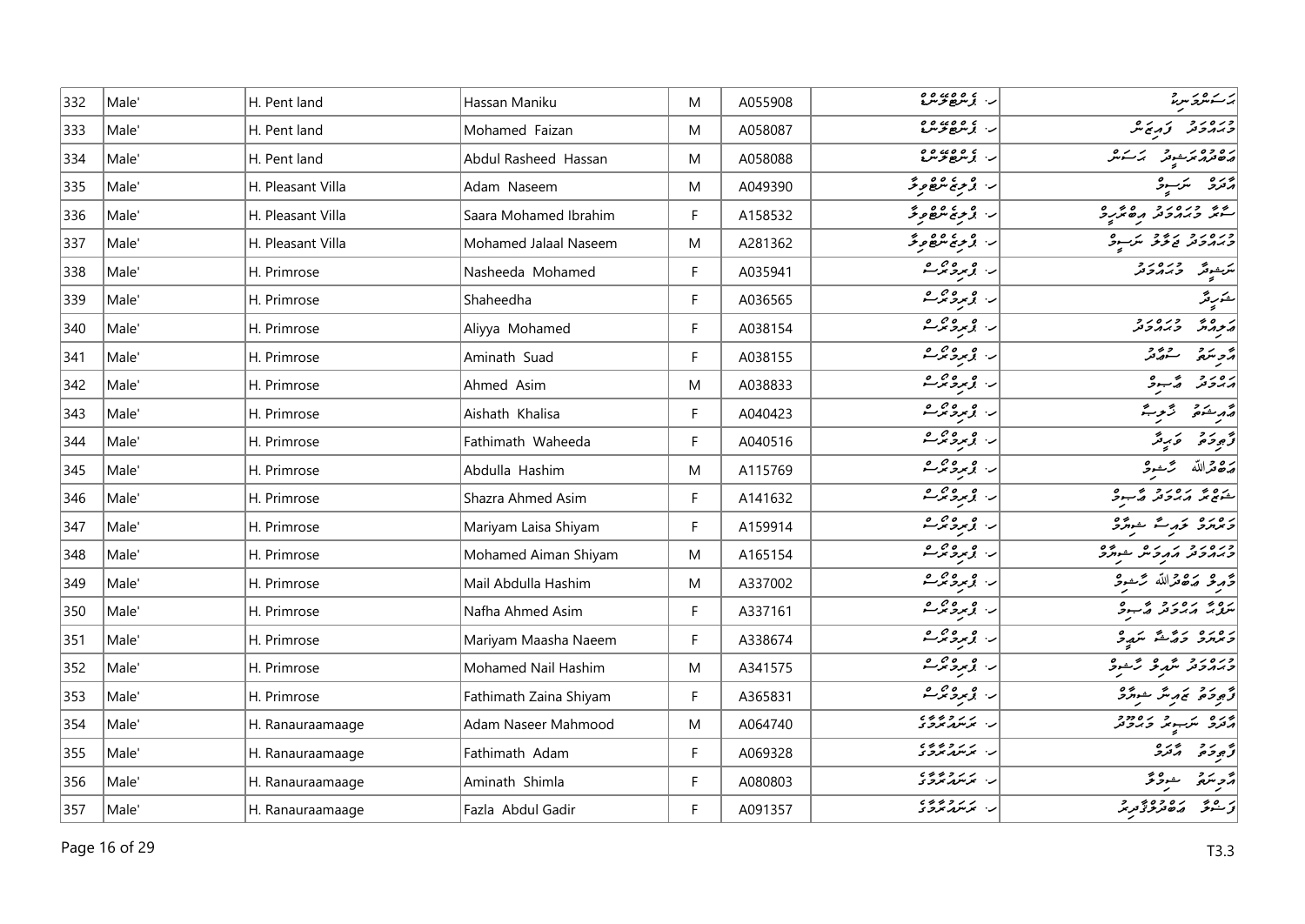| 358 | Male' | H. Ranauraamaage  | Mohamed Afrah           | M           | A285974 |                                               | כנסנכ נסשם<br>כמחכת הציגו   |
|-----|-------|-------------------|-------------------------|-------------|---------|-----------------------------------------------|-----------------------------|
| 359 | Male' | H. Ranauraamaage  | Hussain Aiman           | M           | A357740 | ر بر د و و و د<br>ر بر سر برو د               | يزعتهر شهروتكر              |
| 360 | Male' | H. Ranauraamaage  | Shama Adam Naseer       | $\mathsf F$ | A357741 | ر پر دوده                                     | شرح المركزي الكرسومر        |
| 361 | Male' | H. Reedhookokaage | Hassan Zahir            | M           | A034733 | د. برتر <i>بردی</i><br>ر. برتر <i>بر</i> بر د | يرك يتجرير                  |
| 362 | Male' | H. Reedhookokaage | Aishath Hussain Manik   | F           | A035046 | כבוב בי<br>ה' וקבק מ' מ' ב                    | مەر شەرەر بال سر ئارا       |
| 363 | Male' | H. Reedhookokaage | Ahmed Samaan Zahir      | M           | A035059 | له موسوع ته<br>اس موسوع ته                    | رەر دەر دەھ ئەرىر           |
| 364 | Male' | H. Reedhookokaage | Samaah Zahir            | F           | A055734 | د. هیوندی<br>ر. موتور را ر                    | سترور ويرتز                 |
| 365 | Male' | H. Reedhookokaage | Dr. Mariyam Shara Zahir | $\mathsf F$ | A070817 |                                               | برەي كەردە سەئۇ ئارىر       |
| 366 | Male' | H. Reegalge       | MARIYAM RASHEEDA        | F           | A012154 |                                               | و وړه پر په دگر             |
| 367 | Male' | H. Reegalge       | Mohamed Muazzam Hassan  | M           | A024702 | ر . مرر و ،                                   | כנסגב בגסגם גבם             |
| 368 | Male' | H. Reegalge       | Aishath Lu-u-lua Hassan | F           | A024724 | ار.<br>په مونه وه                             | ورشو ددده ریم               |
| 369 | Male' | H. Reegalge       | Shiyama Haleem          | $\mathsf F$ | A044817 | ر . موتەكۋى                                   | شەرگە كەرگە                 |
| 370 | Male' | H. Reegalge       | AMINATH HALEEM          | $\mathsf F$ | A054549 | ر . موتۇمۇتۇ                                  | أأوبتم كالمحي               |
| 371 | Male' | H. Reegalge       | Mohamed Haleem          | M           | A100997 | ر به مروء<br>په مونون                         | ورەرو پەرو                  |
| 372 | Male' | H. Reegalge       | Abdulla Rasheed         | ${\sf M}$   | A103630 | ر . سرو و ،<br>پ                              | مَدْ هُمْرَاللّه مَرْسُومْر |
| 373 | Male' | H. Reegalge       | Aishath Abdulla         | F           | A103631 | ر بەرگە ئ                                     | مُ مشمر مَصْعَراللَّه       |
| 374 | Male' | H. Reegalge       | Ali Abdulla             | M           | A103632 | ر . موترو ه                                   | أصَحِ صَصْحَراللّه          |
| 375 | Male' | H. Reegalge       | Moosa Ibrahim           | M           | A159706 | ر . موترو ه                                   | ديم په ده پر د              |
| 376 | Male' | H. Reegalge       | Ahmed Hussain           | M           | A163067 | ر . موتەكۋى                                   | رەرو جەسەر                  |
| 377 | Male' | H. Reegalge       | Ibrahim Hussain         | M           | A163068 | ار.<br>ابر مورود                              | ەرھەترىرى<br>ر              |
| 378 | Male' | H. Reegalge       | Faris Hussain           | M           | A163069 | ر . مورکور                                    | ۇبرق چىئېرى                 |
| 379 | Male' | H. Reegalge       | Hawwa Hussain           | F           | A163070 | ر بەرگە ئ                                     | برە ئەسكىرىگ                |
| 380 | Male' | H. Reegalge       | Fathimath Sana Haleem   | F           | A348659 | ر . مورکور<br>مراجع                           | ژوده خش ټرو                 |
| 381 | Male' | H. Reeko          | Abidha Mohamed          | F.          | A051767 | ر. بوره<br>ر.                                 | مەمۇ دىرەرد                 |
| 382 | Male' | H. Reeko          | Shifa Ibrahim           | F           | A055688 | ر، بېرىئە                                     | خبرته رەھترىرد              |
| 383 | Male' | H. Reeko          | Shabana Ibrahim         | F           | A064172 | ر. مورثا                                      | شەھ بەھەرد                  |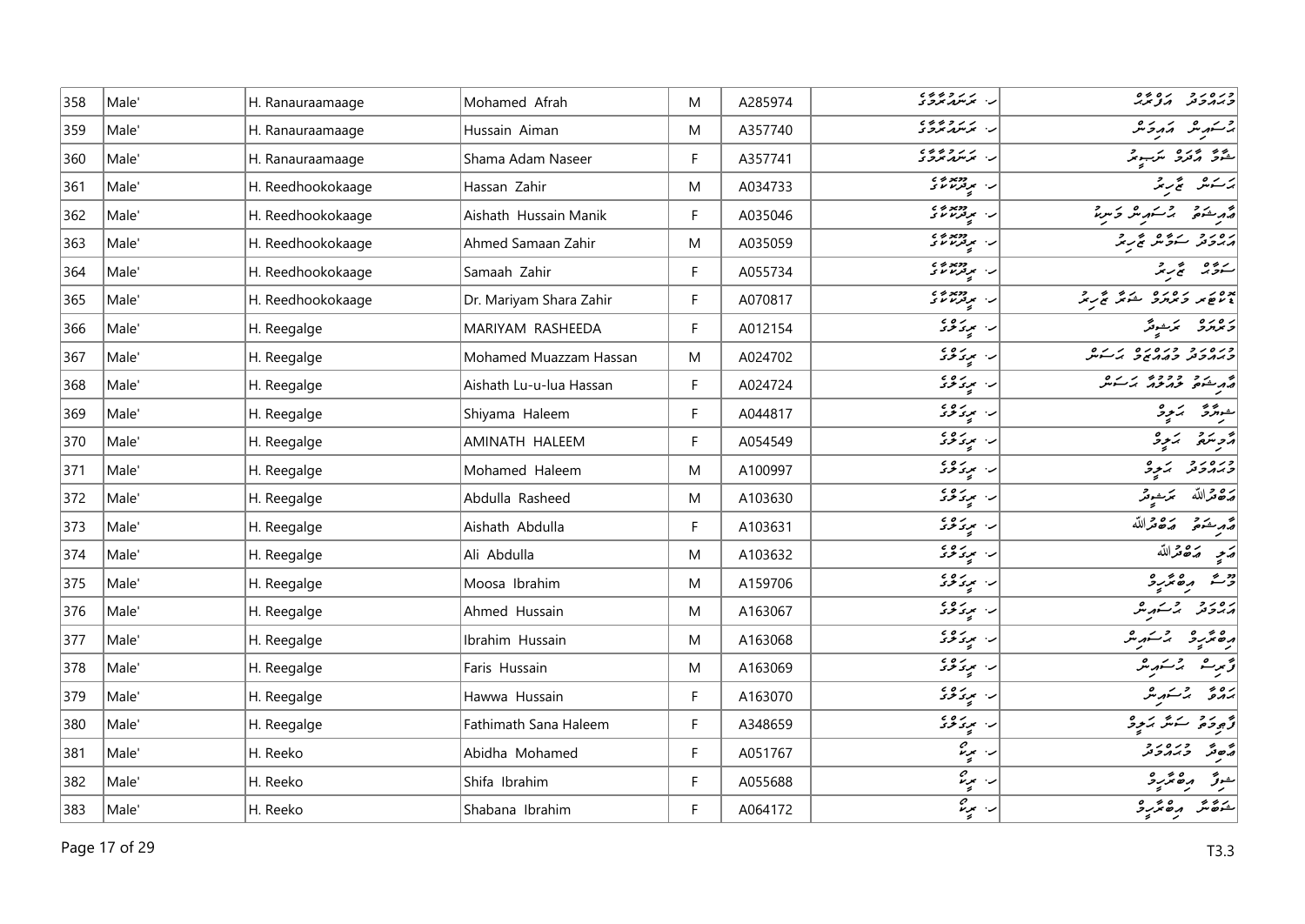| 384 | Male' | H. Reeko         | Muna Ibrahim           | F  | A065458 | ر. پرچ                                     | دقر مەمزىرد                                       |
|-----|-------|------------------|------------------------|----|---------|--------------------------------------------|---------------------------------------------------|
| 385 | Male' | H. Reeko         | Reena Ibrahim          | F. | A074427 | ر، بدینا                                   | ېږېتر د ۱۳۵۵ و.<br>پېښتر د هغربرد                 |
| 386 | Male' | H. Reeko         | Ahmed Rushdhan Ibrahim | M  | A350931 | ر، بېرىئە                                  | ره رو و وه وه ده برره<br>پرېدن برختنگرمن برختگرېز |
| 387 | Male' | H. Reesha Manzil | Aishath Risana         | F  | A032037 | ر. برېشۇكىرىمۇ                             | ۇرىشكى برىشىگە                                    |
| 388 | Male' | H. Reesha Manzil | Reesha Mohamed         | F  | A104801 | ر. برىشۇكىرى ئو                            | و رە ر د<br>تر پروتر<br>ىرىشە                     |
| 389 | Male' | H. Reesha Manzil | Suhaila Mohamed        | F  | A336469 | ر. برېشى شرېر ئ                            | ستركر ورەرو                                       |
| 390 | Male' | H. Reesha Manzil | Hassan Fazeen Mohamed  | M  | A340278 | ر. برېشتر شمېر و                           | پرسکس کی په دهم در د                              |
| 391 | Male' | H. Regina        | Rasheeda Hussain       | F  | A060814 | ر. ئۇم <sub>ۇ</sub> نىگە                   | يَرَسُونَدُ بِرَكْسَمْ مِرْ                       |
| 392 | Male' | H. Regina        | Mariyam Nishath        | F  | A069152 | ر. بۇ يېرىگر                               | رەرە س <sup>ىد</sup> ە                            |
| 393 | Male' | H. Regina House  | AISHATH RASHEEDA       | F  | A001652 | ر، ئ <sub>ۆ</sub> چ م <i>ەركە</i> ر م      | أقهر مشكاتهم المحرمشوقر                           |
| 394 | Male' | H. Regina House  | HAWWA RASHEEDA         | F  | A001657 | ر، گوه پر گرم هم شه                        | پروی پر خونگر                                     |
| 395 | Male' | H. Regina House  | <b>IBRAHIM RASHEED</b> | M  | A065106 | ر، گ <sub>ەھمچ</sub> م <i>گرىگە</i> ر شە   | رە ئرىر ئىن ئىشى                                  |
| 396 | Male' | H. Regina House  | Mohamed Zaidhan Numan  | M  | A072560 | ر، گوه پر گرم هم شه                        | ورەر دېر روم دووه                                 |
| 397 | Male' | H. Regina House  | FATHIMATH RASHEEDA     | F  | A082802 | ر، ئ <sub>ى</sub> رى ئ <i>ۇرىرى</i> گ      | تزود كالمتحفظة                                    |
| 398 | Male' | H. Regina House  | AMINATH RASHEEDA       | F  | A094974 | ر، ئ <sub>ۆ</sub> چ م <i>ەركە</i> ر م      | مەھ ئىر ئىسىدىگە                                  |
| 399 | Male' | H. Regina House  | Hussain Rasheed        | M  | A101454 | ر. گوچ مگر <i>گرم 2</i>                    | برسكهر مكر مكرجوند                                |
| 400 | Male' | H. Regina House  | Aishath Mohamed        | F  | A101478 | ر· گرمچ مگر <i>گرم</i> هے                  | و دره دره در در<br>درگاه در در در                 |
| 401 | Male' | H. Regina House  | Thasneem Rasheed       | F  | A101479 | ر. گ <sub>ە</sub> ي ئ <i>ۇرىم</i> كە       | كوكسرو كرشوقر                                     |
| 402 | Male' | H. Regina House  | HASSAN RASHEED         | M  | A131922 | ر، ئ <sub>ى</sub> رى ئ <i>ۇرىرم</i> ىشە    | ىر<br>بركسىش ئىرش <sub>ى</sub> ش                  |
| 403 | Male' | H. Regina House  | Ahmed Rasheed          | M  | A152308 | ر. گ <sub>ەن</sub> چە ئ <i>ىرگەن</i> گەشكە | رەرە ئەجەد                                        |
| 404 | Male' | H. Regina House  | Ali Shan               | M  | A167076 | ر. ئ <sub>ۈيم</sub> ئ <i>ۇرۇش</i>          | پر په شک                                          |
| 405 | Male' | H. Regina House  | MOHAMED RASHEED        | M  | A215095 | ر، ع <i>زّمٍ مرَّرَ ۾</i> شا               | ورەرو كەنبەتە                                     |
| 406 | Male' | H. Regina House  | Ahzam Ibrahim Shathir  | M  | A332020 | ر، ئ <sub>ى</sub> رى ئ <i>ۇرىرم</i> ىشە    |                                                   |
| 407 | Male' | H. Regina House  | Saroof Hassan          | M  | A365148 | ر· بۇ <i>يې مەركەر</i> مە                  | سىندىق ئەسەنلە                                    |
| 408 | Male' | H. Rehi          | Hawwa Nazima           | F. | A001250 | ر، عزیر                                    | برە ئە ئىنجاڭ                                     |
| 409 | Male' | H. Rehi          | Ibrahim Shareef        | M  | A001252 | استعملت<br>استعملت                         | رە ئەر ئىسىر                                      |
|     |       |                  |                        |    |         |                                            |                                                   |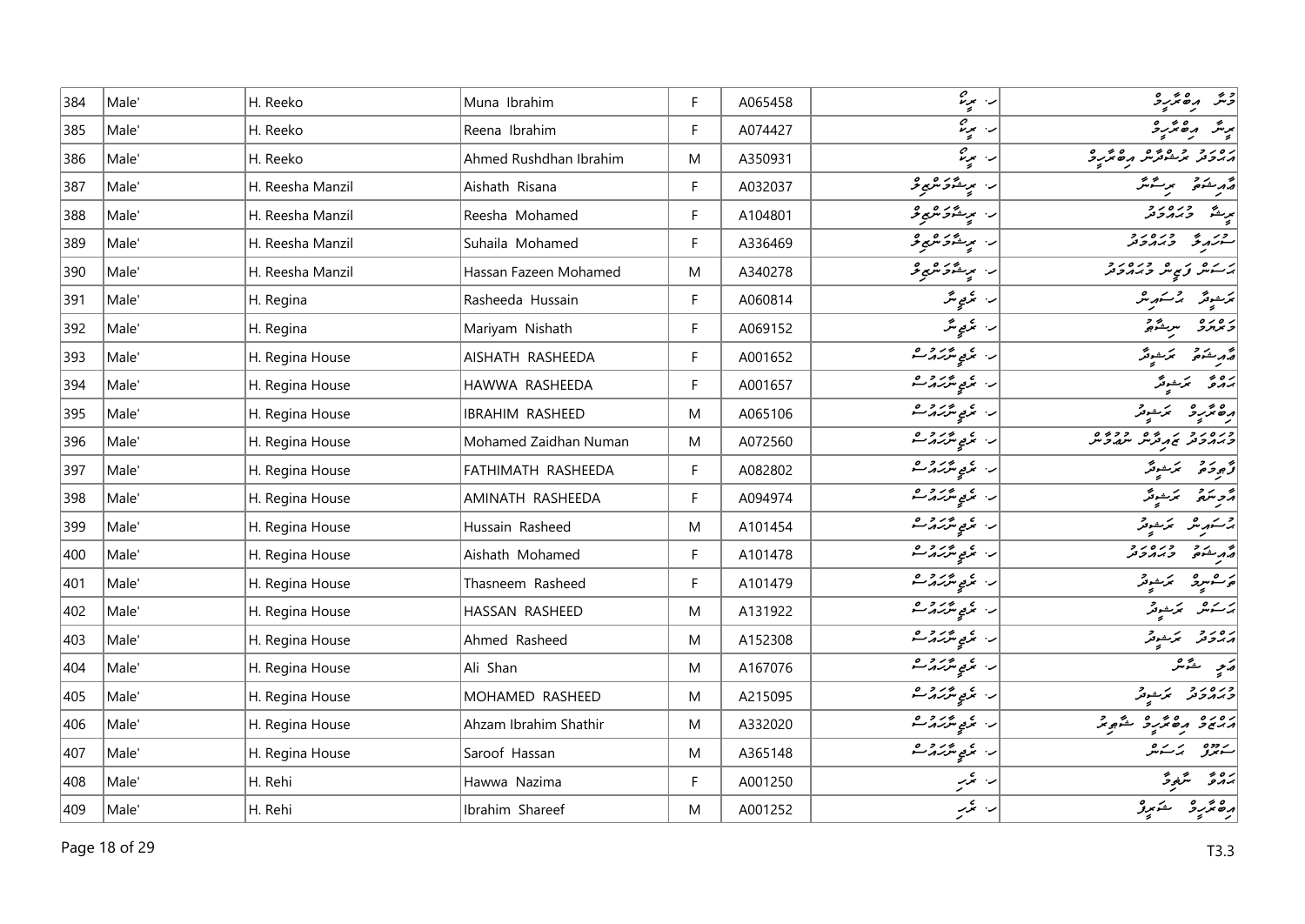| 410 | Male' | H. Rehi          | <b>Abdul Ghanee</b>    | M  | A011349 | اس میں<br>اس میں                   | ره وه د سر<br>پره ترڅ د سپ              |
|-----|-------|------------------|------------------------|----|---------|------------------------------------|-----------------------------------------|
| 411 | Male' | H. Rehi          | Aishath Muna           | F  | A037274 | ، عَرَب                            | أمار والمحتمد المحتمد                   |
| 412 | Male' | H. Rehi          | Fathimath Zubaida      | F  | A092952 | اس میں<br>ا                        | 3100 3293                               |
| 413 | Male' | H. Rehi          | Mariyam Jeehan Abdulla | F  | A121677 | ر. عرب                             | ىرەرە يې ئەھ ئەھەراللە                  |
| 414 | Male' | H. Rehi          | Aminath Maleesha Mahir | F  | A341764 | ر، عزیر                            | أوبرأ وتوبث وراثر                       |
| 415 | Male' | H. Reynland      | Fareesha Hassan        | F  | A079269 | ر به عده وه و<br>ر به مرمومبرد     | أقاميسة الأسكانكر                       |
| 416 | Male' | H. Reynland      | Mariyam Manike         | F  | A094980 | -<br>رن موسوع سره                  | ر ەر ەر يې                              |
| 417 | Male' | H. Rifam         | Mohamed Riyaz          | M  | A027243 | ر. برژٌد                           | ورەرو بروگ                              |
| 418 | Male' | H. Rifam         | Aishath Sudhuna        | F  | A279882 | ر. بروگ                            | و در دور<br>د کرد شوه سورس              |
| 419 | Male' | H. Rifam         | Mariyam Shazna         | F  | A279910 | ر. بروه                            | رەرە شەرى <i>د</i>                      |
| 420 | Male' | H. Rihi Hoara    | Abdulla Mashood        | M  | A039853 | ر ، بورژند                         | برە ترالله<br>بر ۱۶۵ ور<br>تر سه پر تعر |
| 421 | Male' | H. Rihithalhaage | Zahira Umar            | F. | A012840 | ر، برروده<br>ر، برروده             | پج ریمن دیگر دیگر<br>م                  |
| 422 | Male' | H. Rihithalhaage | Zahida Umar            | F  | A039852 | ار، بوربودي<br>اب                  | پج په تر د د تر<br>پخ په پرو تر         |
| 423 | Male' | H. Rihithalhaage | Sufuyan Shakeeb        | M  | A057045 |                                    | روه ده در د                             |
| 424 | Male' | H. Rihithalhaage | Lufshan Shakeeb        | M  | A057046 | ر بررموی<br>رسیرره ی ی             | ووشگىر شىرە                             |
| 425 | Male' | H. Rihithalhaage | Mohamed Jilwaz Zahir   | M  | A156634 | ر، برروده<br>ب                     |                                         |
| 426 | Male' | H. Rihithalhaage | Yoosuf Junaidh Zahir   | M  | A339476 |                                    | وريدو ويتمرقه لجربه                     |
| 427 | Male' | H. Rihithalhaage | Ismail Juhain Zahir    | M  | A339478 | ر به برره دی<br>ر به برره تری      |                                         |
| 428 | Male' | H. Rihithalhaage | Hathreen Ali Hylum     | F  | A340473 |                                    | رَءُ بِرِسْ مَهٍ رَبِرِ دَوْ            |
| 429 | Male' | H. Rihithalhaage | Halaf Ali Hylum        | M  | A340474 |                                    | بروو كالمحلج الكرامود                   |
| 430 | Male' | H. Sadhaneyka    | Dhimsha Hussain        | F  | A167111 | ر . مەدرى<br>ر . مسەنتەر <i>ىن</i> | ىرۋىقە جاسكىرىكر                        |
| 431 | Male' | H. Sandha        | Saeeda Ali             | F  | A012418 | ر. سەنئەدىگە                       | سکھینڈ میکنیم                           |
| 432 | Male' | H. Sandha        | Nizar Ahmed            | M  | A038718 | ر. سەئىرىتر                        |                                         |
| 433 | Male' | H. Sandha        | Ali Nizar              | M  | A101214 | ر. سەئىرىتر                        | ړې سرچ تر                               |
| 434 | Male' | H. Sandha        | Naazneen Nizaar        | F  | A150238 | ر. سەئىرىتر                        | شەھرىگە سىمگە                           |
| 435 | Male' | H. Sun Flower    | Mohamed Rashad         | M  | A011631 | ر. سەھەۋىچە بىر                    | ورەر د برخور<br><i>دې</i> رونر برخور    |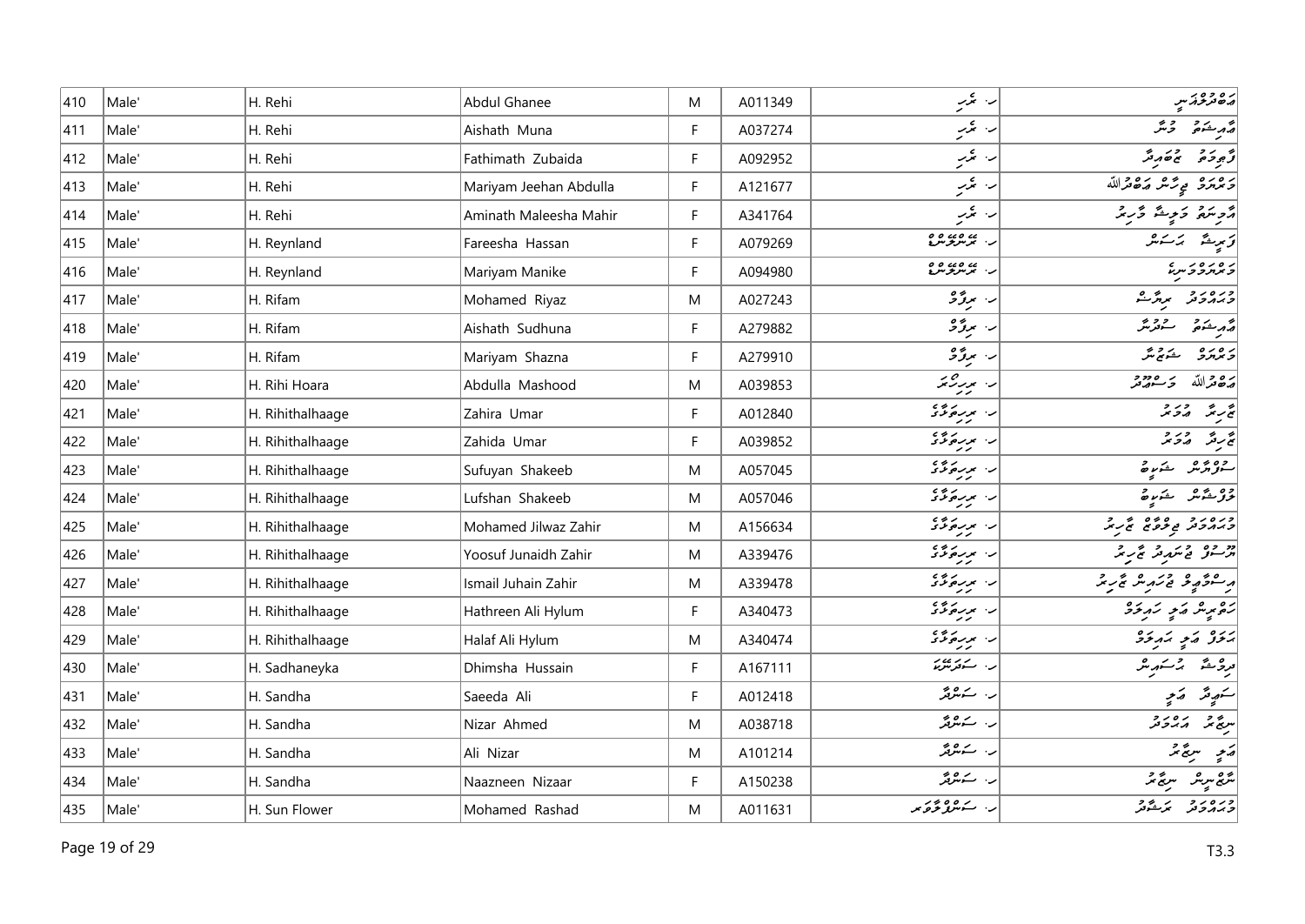| 436 | Male' | H. Sun Flower  | Abdulla Zameer             | M         | A012299 | ر. سەھ بەيدىن ئىر | رَة قَدَاللّه سَوَيْتَمْ            |
|-----|-------|----------------|----------------------------|-----------|---------|-------------------|-------------------------------------|
| 437 | Male' | H. Sun Flower  | Fathimath Ziuna            | F         | A024931 | ر. سەھرە ئەرىر    | توجوختم بالمشر                      |
| 438 | Male' | H. Sun Flower  | Aishath Zifa               | F         | A024933 | ر. سەش ۋە ئەر     | و مارستمو بانه<br>مارستمو بانه      |
| 439 | Male' | H. Sun Flower  | Aminath Zilian             | F         | A025635 | ر. سەھ بۇ بۇ ئەبر | أأترجع بمجدم                        |
| 440 | Male' | H. Sun Flower  | Hawwa Amaan Ibrahim        | F         | A044260 | ر. سەھەتچە تەر    |                                     |
| 441 | Male' | H. Sun Flower  | Mohamed Thufail Zameer     | M         | A342919 | ر. سەھەرىچە بر    | כנים כל הצבב הבית                   |
| 442 | Male' | H. Thaasis     | Aminath Waheeda            | F         | A051719 | ر. ءٌ سبر م       | أأروبتهم وكبيقه                     |
| 443 | Male' | H. Thaasis     | Ali Fayaz                  | ${\sf M}$ | A060954 | ر. ءُ سبر ه       | أەمىي تەركىت                        |
| 444 | Male' | H. Thaasis     | Aishath Nasha              | F         | A072853 | ر. ځې سوشه        | أمار مشكاة المستركبة                |
| 445 | Male' | H. Thaasis     | Abdulla Nashif             | M         | A073572 | ر، مۇسەم          | رەقمەللە سرىسور                     |
| 446 | Male' | H. Thaasis     | Mariyam Nafha              | F         | A328692 | ر. ءُ سبر ہ       | رەرە بەھ                            |
| 447 | Male' | H. Thonada     | Abbas Ali                  | M         | A032959 | ر، پروژ           | أمده شه مدر                         |
| 448 | Male' | H. Thonada     | Aminath Yashfa Abbas       | F         | A159315 | ر، پروژ           |                                     |
| 449 | Male' | H. Thonada     | Ahmed Yazdhan Abbas        | ${\sf M}$ | A330725 | ر. ئىز ئىشىم      | ג סגב גבגים גם גם.<br>הגבת תאתת ההס |
| 450 | Male' | H. Thrive      | Ahmed Sifan Mohamed Jameel | ${\sf M}$ | A068379 | - هو تمهره        |                                     |
| 451 | Male' | H. Thrive      | Abdullah Adil              | ${\sf M}$ | A076965 | ر. فو برمر و      | برة والله مجعرو                     |
| 452 | Male' | H. Thrive      | Adhila Adhil               | F         | A132386 | ر. ئۇ ئىرگە       | ە ئىرقى ئەربۇ                       |
| 453 | Male' | H. Thrive      | Udhail Adil                | M         | A346459 | ر. وتمده          | وحمرو وحرو                          |
| 454 | Male' | H. Velaaveli   | Ali Shakir Adam            | M         | A060570 | ر، ءَ دَّءَ و     | أرو الشما مراكبه المراكبر و         |
| 455 | Male' | H. Velaaveli   | Mohamed Wasiu              | M         | A099693 | ر، ءَ دَّءَ دِ    | ورەرو ئۆسى                          |
| 456 | Male' | H. Velaaveli   | Ahmed Wasif                | M         | A099695 | ر، ءَ دَّءَ و     | أرور والمسوق                        |
| 457 | Male' | H. Velaaveli   | Ibrahim Wasig              | M         | A099696 | ر ، ءَ دَّءَ دِ   | رە ئۆر ئەسر                         |
| 458 | Male' | H. Velaaveli   | Ismail Waid                | ${\sf M}$ | A132749 | ر ، ءَ دَّءَ دِ   | أراعتم ومحمد                        |
| 459 | Male' | H. Velaaveli   | Adam Waiz                  | M         | A347041 | ر، ءَ دَّءَ دِ    | پور ہ<br>م <i>ر</i> قرو<br>ځ پرځ    |
| 460 | Male' | H. Venus Light | Mariyam Rasheeda           | F         | A022020 | ر، ويتركز كروم    | رەرە يرَىشەتر                       |
| 461 | Male' | H. Venus Light | Ibrahim Shareef            | M         | A047489 | ار. وبتر شؤريقي   | رەترىرو شىرو                        |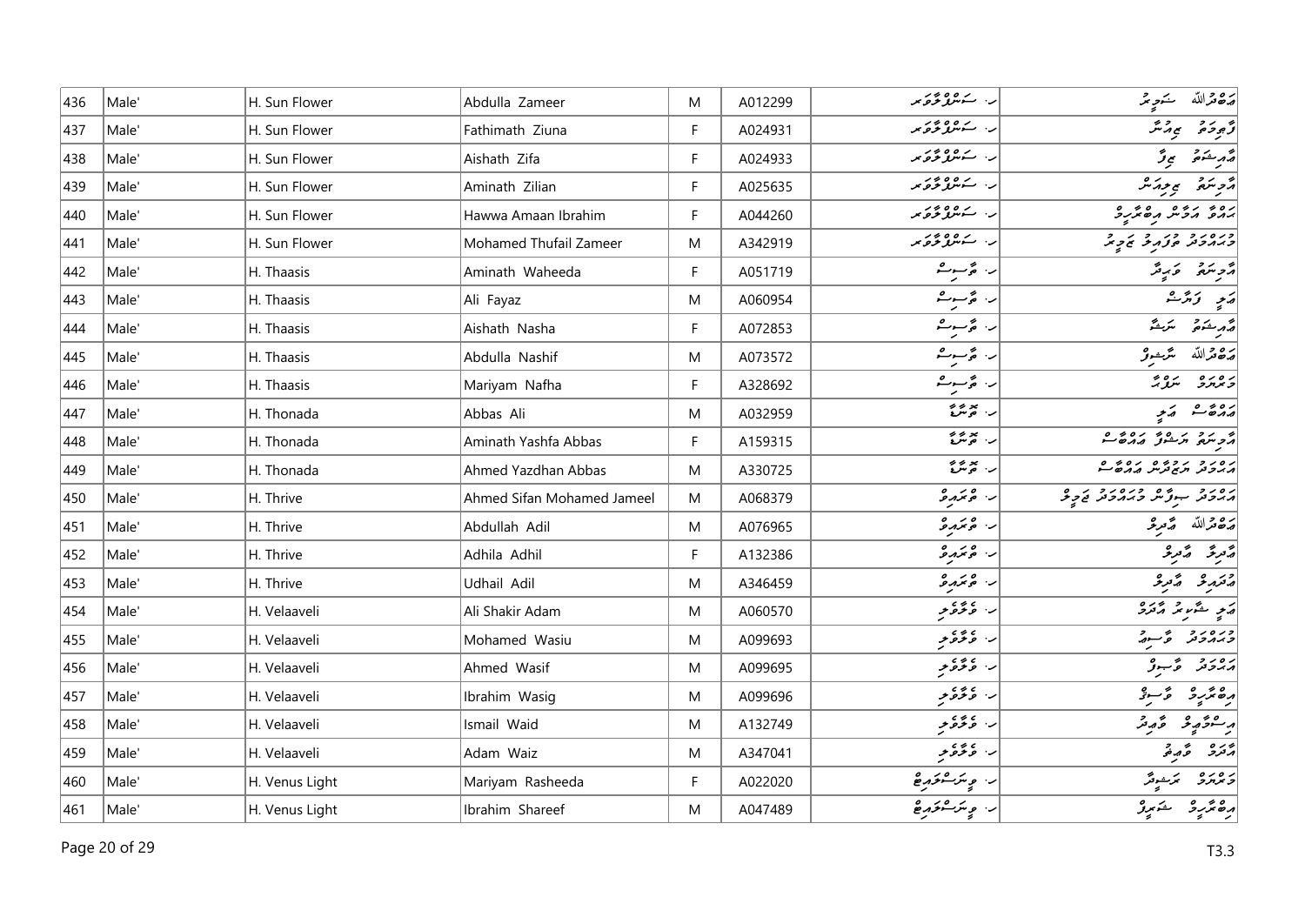| 462 | Male' | H. Venus Light   | Mohamed Shareef              | M           | A047490 | ر. ، موسكر محرم هي | ورەرو ئىرۇ                                                                                           |
|-----|-------|------------------|------------------------------|-------------|---------|--------------------|------------------------------------------------------------------------------------------------------|
| 463 | Male' | H. Venus Light   | Ismail Rasheed               | M           | A144359 | ر. ، موسكر محكم مع | رەشۇر ئىينى                                                                                          |
| 464 | Male' | H. Venus Light   | Abdulla Shareef Adam         | M           | A343055 | ر. ويتر شؤر ۾      | رە قراللە خويرۇ مەردە                                                                                |
| 465 | Male' | H. Venus Light   | Khadheeja Adam               | F           | A343057 | ر. ، موسكر محكم مع | أرَسٍ مُحَمَّدٍ وَمُحَمَّدٍ الْمُحَمَّدِينَ وَمُحَمَّدًا وَمُحَمَّدًا وَمُحَمَّدًا وَمُحَمَّدًا وَمُ |
| 466 | Male' | H. Vinoliya      | Areeka Ismail                | F           | A041741 | ر و عرمورمٌ        | وسيرته وستوصي                                                                                        |
| 467 | Male' | H. Vinoliya      | Ahmed Akram                  | M           | A045118 | ر. ویژویژ          |                                                                                                      |
| 468 | Male' | H. Vinoliya      | Ikleela Ismail               | $\mathsf F$ | A053186 | ر ویژویژ           | أراعيق وبالتقويق                                                                                     |
| 469 | Male' | H. Vinoliya      | Adeela Ismail                | $\mathsf F$ | A058328 | ر ویژویژ           | مَعرِمَ مِرْ مُحَمَّدٍ مِنْ                                                                          |
| 470 | Male' | H. Vinoliya      | Waheeda Ismail Manik         | F.          | A073311 | ر. ویژویژ          | وَرِيْرٌ وَسَوَّوفِرودَ مِنْ                                                                         |
| 471 | Male' | H. Vinoliya      | Ismail Manik                 | M           | A075999 | ر. ویژویژ          | پر ۵ په پرو <sub>کو</sub> ر پر د                                                                     |
| 472 | Male' | H. Vinoliya      | MOHAMED DHIMYAATH LUTFY      | M           | A166968 | ر و عرمه           | ورەر د مەد دور                                                                                       |
| 473 | Male' | H. Vinoliya      | Ahmed Zeeshan Ziyad          | M           | A269880 | ر. ویژویژ          | ړه د تر پېڅنگر بېرگر                                                                                 |
| 474 | Male' | H. Vinoliya      | ABDULLA DHIHUGAAN LUTFY      | M           | A329052 | ر. ویژویژ          | رە داللە مرىز ئىر مەدىر                                                                              |
| 475 | Male' | H. Vinoliya      | Mariyam Dhaaniya Lutfy       | F           | A329053 | ر. ویژویژ          | במתכ תו תוא בתן                                                                                      |
| 476 | Male' | H. Vinoliya      | <b>AISHATH DHIYANA LUTFY</b> | F           | A329055 | ر و عرمورمٌ        | أمار يستوها فروشش فرجوني                                                                             |
| 477 | Male' | H. Vinoliya      | Mohamed Shah Ismail          | M           | A347023 | ر ویژویژ           | ورەرو شر رقبولو                                                                                      |
| 478 | Male' | H. Vinoliya      | Ismail Yamaan Mohamed        | M           | A401240 | ر. ویژویژ          | بر مشر <i>گی و ده در ۱۶۵۶ و د</i> ر                                                                  |
| 479 | Male' | H. Vinoliya      | Yoosuf Yameen                | M           | A401321 | ر. ویژویژ          | وديدو المركب المركبة                                                                                 |
| 480 | Male' | H. Water Lily    | Zulaikha Ibrahim             | F           | A061058 | —<br> ر. وھ مرد د  | يخورشه وهتربر                                                                                        |
| 481 | Male' | H. Water Lily    | Mohamed Rasheed              | M           | A079904 | ريا وكالمردد       | ورەرو بەيدو.                                                                                         |
| 482 | Male' | H. Water Lily    | Fathmath Shudha Rasheed      | F           | A349324 | ر، وكالمردو        | توج و و و و پر در د                                                                                  |
| 483 | Male' | H. Water Lily    | Ahmed Shahudhaan Rasheed     | M           | A364539 | ر. هڅم پروو        | رەر دېمىدى كەنبەتە                                                                                   |
| 484 | Male' | H. Water Lily    | Aishath Shahudhaa Rasheed    | F           | A364587 | ر، وكالمردو        | د.<br>در شومی شورانگر ایر شونگر                                                                      |
| 485 | Male' | H. Water Lily    | Aminath Shazfa Rasheed       | F           | A364635 | را هو تور          | مەمەم ئىسى ئىشى                                                                                      |
| 486 | Male' | H. Zam Zam Villa | Ibrahim Nashid               | M           | A063219 | ر ، ئاۋىئاۋەپ      | رە ئۆر ئىشىر                                                                                         |
| 487 | Male' | H. Zam Zam Villa | Mohamed Rafshan Nashid       | M           | A167158 | ر ، ئاۋىئاۋەپە ئە  | ورەرو رەشگەر شىدۇر                                                                                   |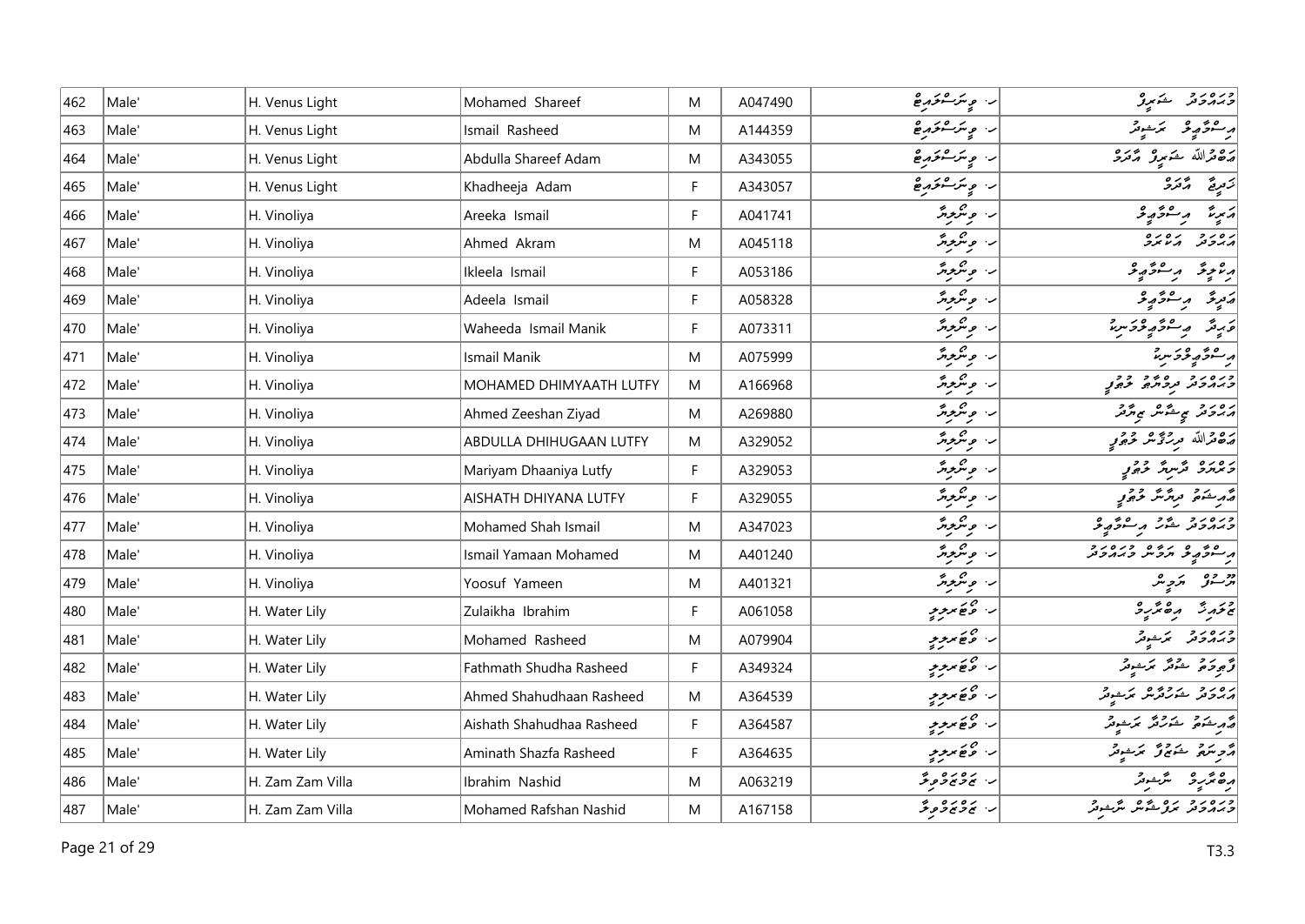| 488 | <i>Male'</i> | l H. Zulf | Fathimath Thaiba Mohamed |   | A096205 | ر. ج وو | و د د په دره د د              |
|-----|--------------|-----------|--------------------------|---|---------|---------|-------------------------------|
| 489 | Male'        | l H. Zulf | IZubaida Mohamed         |   | A119969 | ر. ج څو | ور و دره د د                  |
| 490 | Male'        | HH. Zulf  | Aishath Azlifa Mohamed   |   | A131127 | ر. ج وو | ه در ده ده در در د            |
| 491 | Male'        | HH. Zulf  | Mohamed Waheed           | M | A140910 | ر. ج څو | ورەرو دېرو                    |
| 492 | Male'        | l H. Zulf | Nasrulla Ameen           | M | A321848 | ر. ج څو | سَرَبْ مِمْرالله   مَرْحِيثَر |
| 493 | Male'        | H. Zulf   | Hussain Sharuyan Shareef | M | A341324 | ر. ج څو | 2سكەر شرىر مەكتەر شكەر ئى     |
| 494 | Male'        | l H. Zulf | AISHATH SHAROONA SHAREEF |   | A341325 | ر. ج څو | أأمر مشكر المستورثة المستورثة |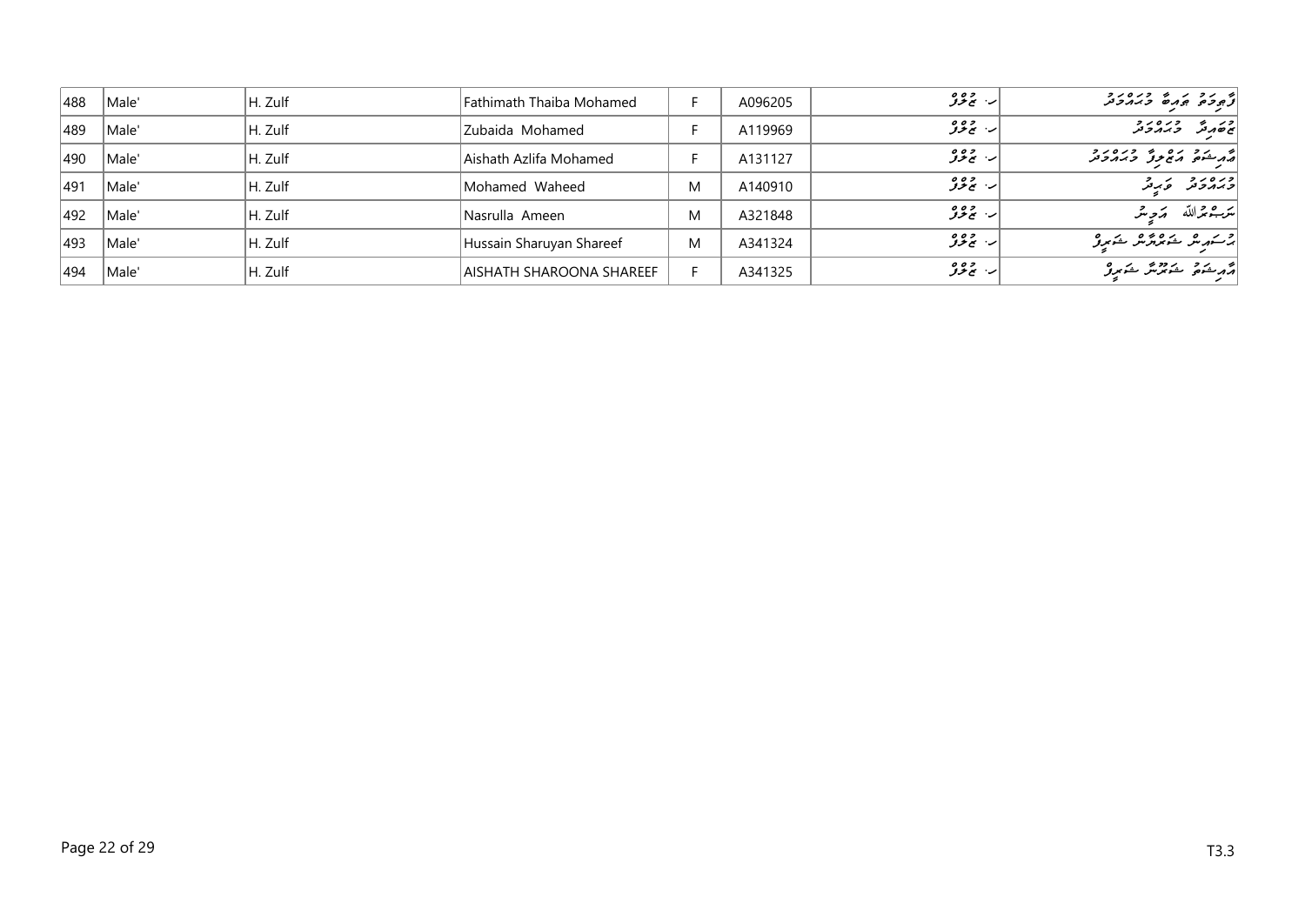## *w7qAn8m? sCw7mRo>u; wEw7mRw;sBo<*

| ' مرمر | 'يئرىثر: |
|--------|----------|
|        |          |
|        |          |
|        |          |

## *w7q9r@w7m> sCw7qHtFoFw7s; mAm=q7 w7qHtFoFw7s;*

| ىر تە | $\mathcal{O} \times$<br>$\sim$ | $\sim$<br>. . | لترنثر |
|-------|--------------------------------|---------------|--------|
|       |                                |               |        |
|       |                                |               |        |
|       |                                |               |        |

| انترنثر: | $^{\circ}$ | يبرهر | $^{\circ}$<br>سرسر |
|----------|------------|-------|--------------------|
|          |            |       |                    |
|          |            |       |                    |
|          |            |       |                    |

| ىرتىر: | 。<br>سر سر | .,<br>مرسر |
|--------|------------|------------|
|        |            |            |
|        |            |            |
|        |            |            |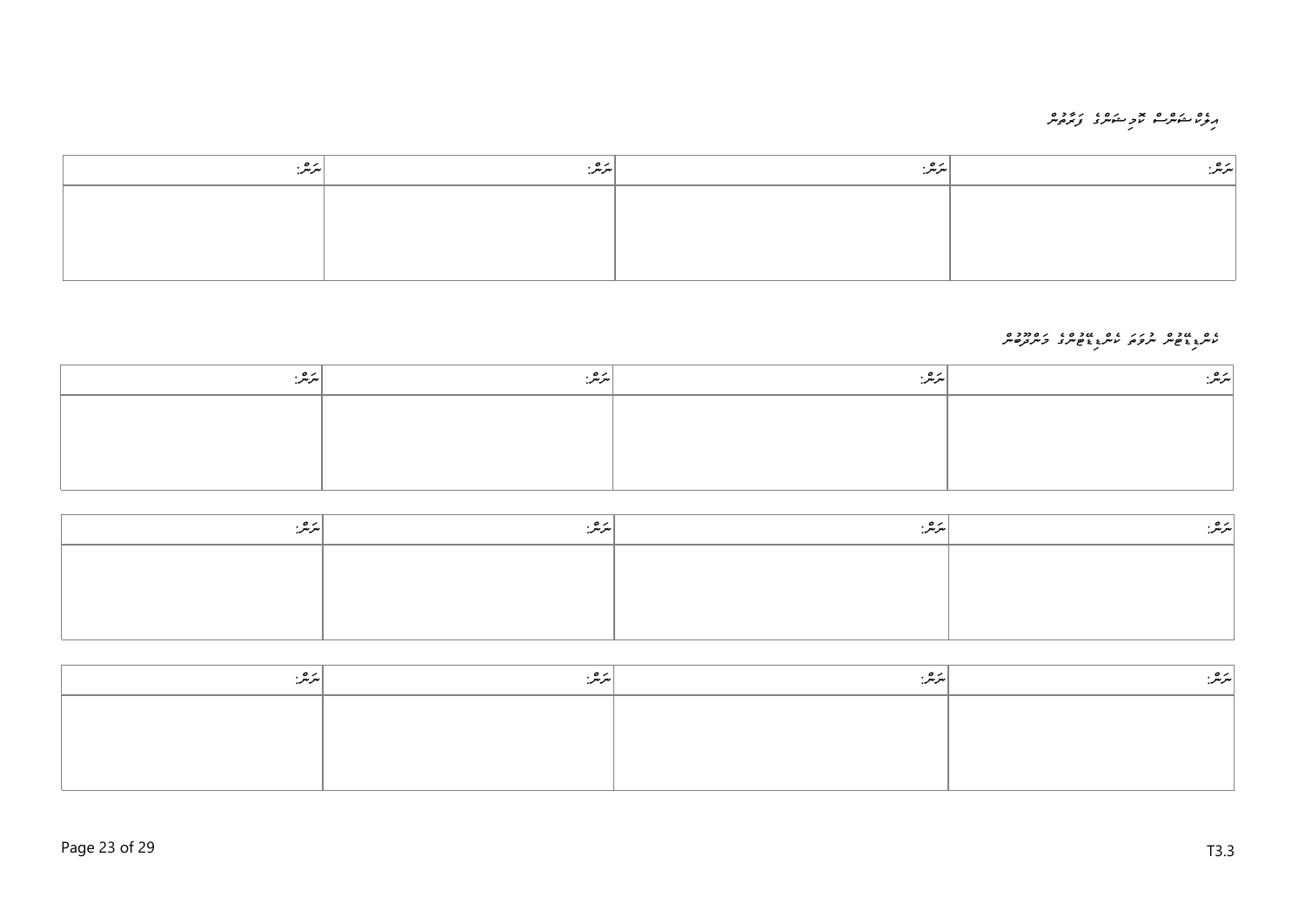| يزهر | $^{\circ}$ | ىئرىتر: |  |
|------|------------|---------|--|
|      |            |         |  |
|      |            |         |  |
|      |            |         |  |

| <sup>.</sup> سرسر. |  |
|--------------------|--|
|                    |  |
|                    |  |
|                    |  |

| ىئرىتر. | $\sim$ | ا بر هه. | لىرىش |
|---------|--------|----------|-------|
|         |        |          |       |
|         |        |          |       |
|         |        |          |       |

| 。<br>مرس. | $\overline{\phantom{a}}$<br>مر مىر | يتريثر |
|-----------|------------------------------------|--------|
|           |                                    |        |
|           |                                    |        |
|           |                                    |        |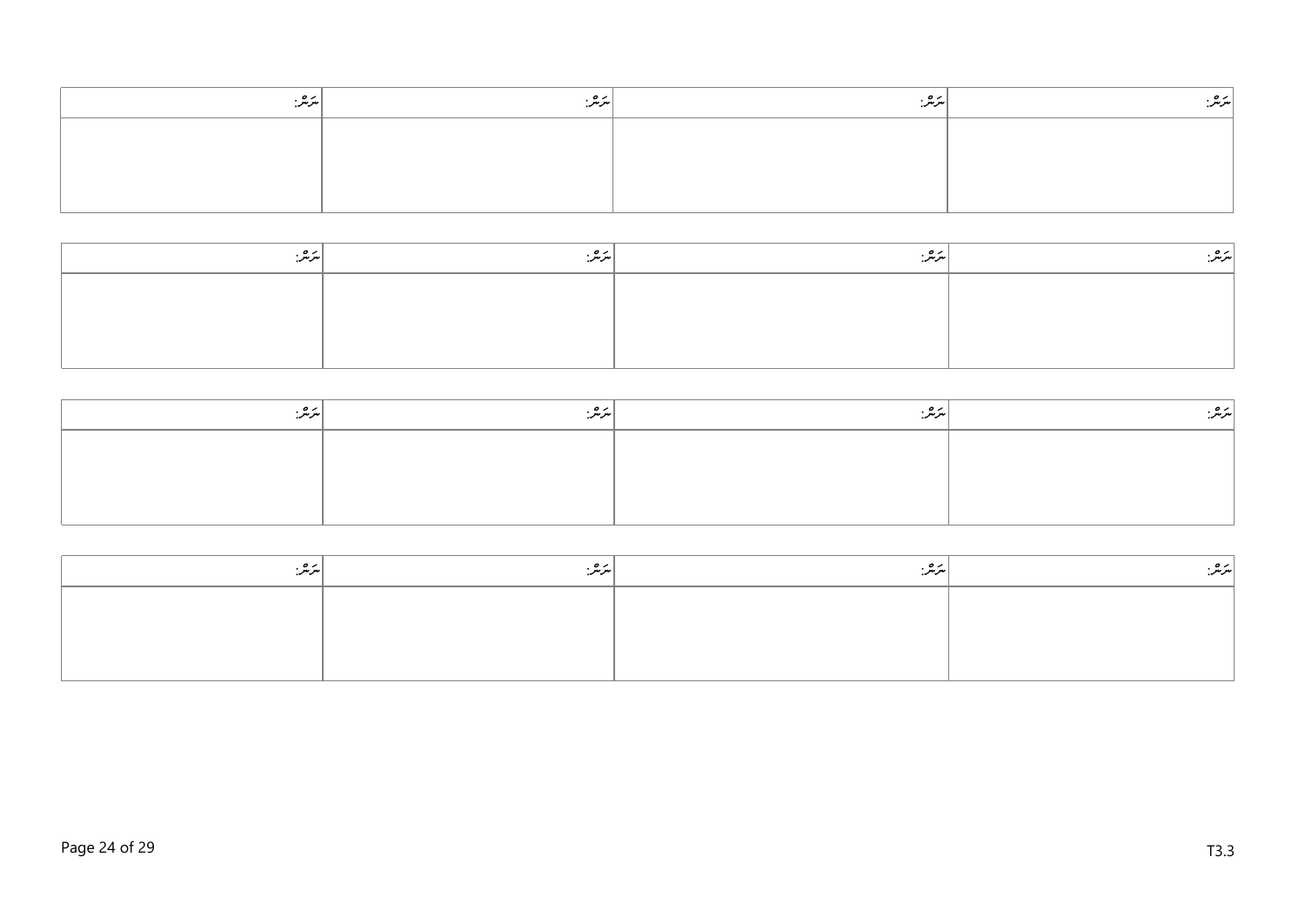| ير هو . | $\overline{\phantom{a}}$ | يرمر | اير هنه. |
|---------|--------------------------|------|----------|
|         |                          |      |          |
|         |                          |      |          |
|         |                          |      |          |

| ىر تىر: | $\circ$ $\sim$<br>" سرسر . | يترمير | o . |
|---------|----------------------------|--------|-----|
|         |                            |        |     |
|         |                            |        |     |
|         |                            |        |     |

| انترنثر: | ر ه |  |
|----------|-----|--|
|          |     |  |
|          |     |  |
|          |     |  |

|  | . ه |
|--|-----|
|  |     |
|  |     |
|  |     |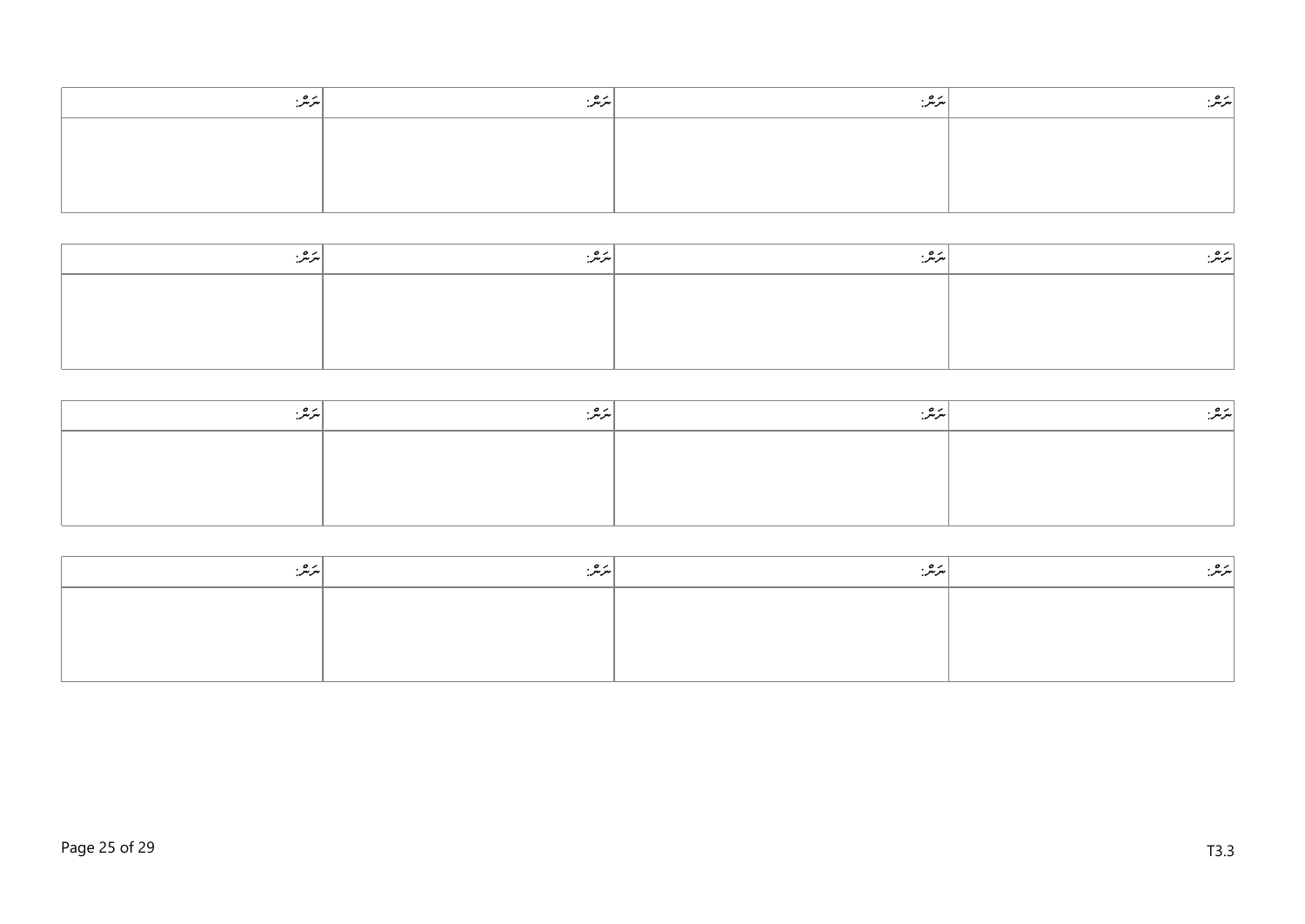| ير هو . | $\overline{\phantom{a}}$ | يرمر | اير هنه. |
|---------|--------------------------|------|----------|
|         |                          |      |          |
|         |                          |      |          |
|         |                          |      |          |

| ىر تىر: | $\circ$ $\sim$<br>" سرسر . | يترمير | o . |
|---------|----------------------------|--------|-----|
|         |                            |        |     |
|         |                            |        |     |
|         |                            |        |     |

| 'تترنثر: | 。<br>,,,, |  |
|----------|-----------|--|
|          |           |  |
|          |           |  |
|          |           |  |

|  | . ه |
|--|-----|
|  |     |
|  |     |
|  |     |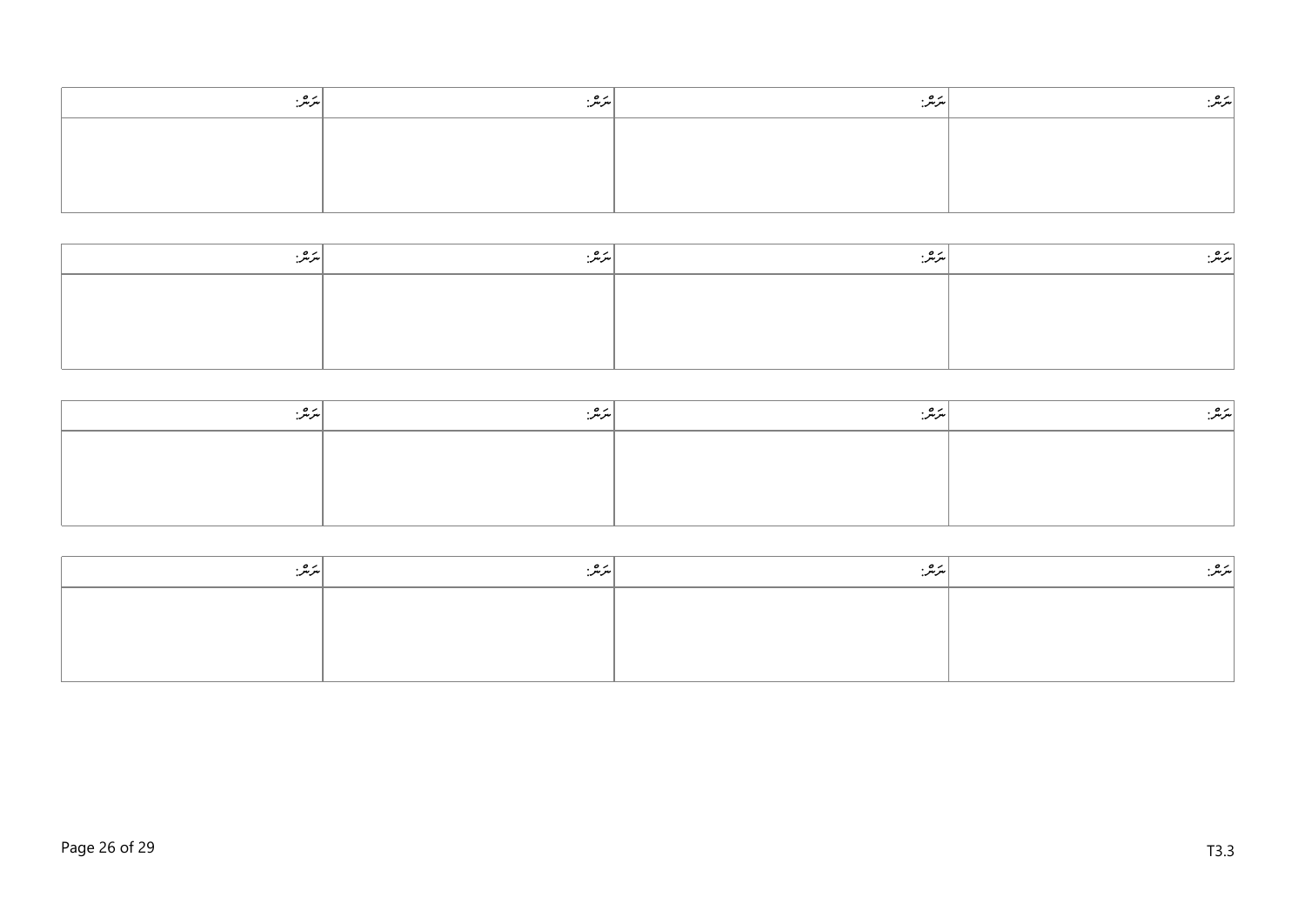| $\cdot$ | ο. | $\frac{\circ}{\cdot}$ | $\sim$<br>سرسر |
|---------|----|-----------------------|----------------|
|         |    |                       |                |
|         |    |                       |                |
|         |    |                       |                |

| ايرعر: | ر ه<br>. . |  |
|--------|------------|--|
|        |            |  |
|        |            |  |
|        |            |  |

| بر ه | 。 | $\overline{\phantom{0}}$<br>َ سومس. |  |
|------|---|-------------------------------------|--|
|      |   |                                     |  |
|      |   |                                     |  |
|      |   |                                     |  |

| 。<br>. س | ىرىىر |  |
|----------|-------|--|
|          |       |  |
|          |       |  |
|          |       |  |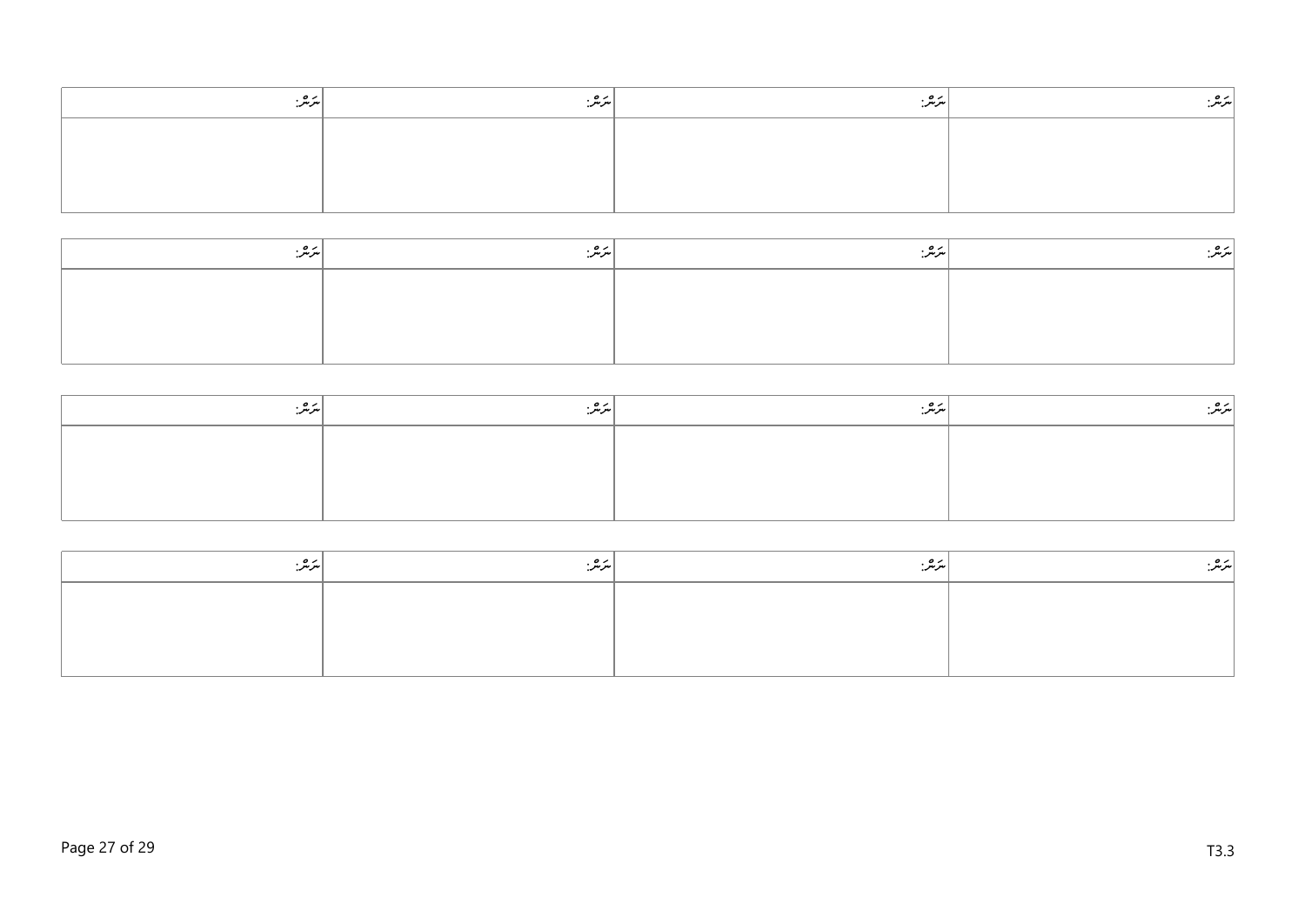| ير هو . | $\overline{\phantom{a}}$ | يرمر | لتزمثن |
|---------|--------------------------|------|--------|
|         |                          |      |        |
|         |                          |      |        |
|         |                          |      |        |

| ىر تىر: | $\circ$ $\sim$<br>" سرسر . | يترمير | o . |
|---------|----------------------------|--------|-----|
|         |                            |        |     |
|         |                            |        |     |
|         |                            |        |     |

| 'تترنثر: | 。<br>,,,, |  |
|----------|-----------|--|
|          |           |  |
|          |           |  |
|          |           |  |

|  | . ه |
|--|-----|
|  |     |
|  |     |
|  |     |